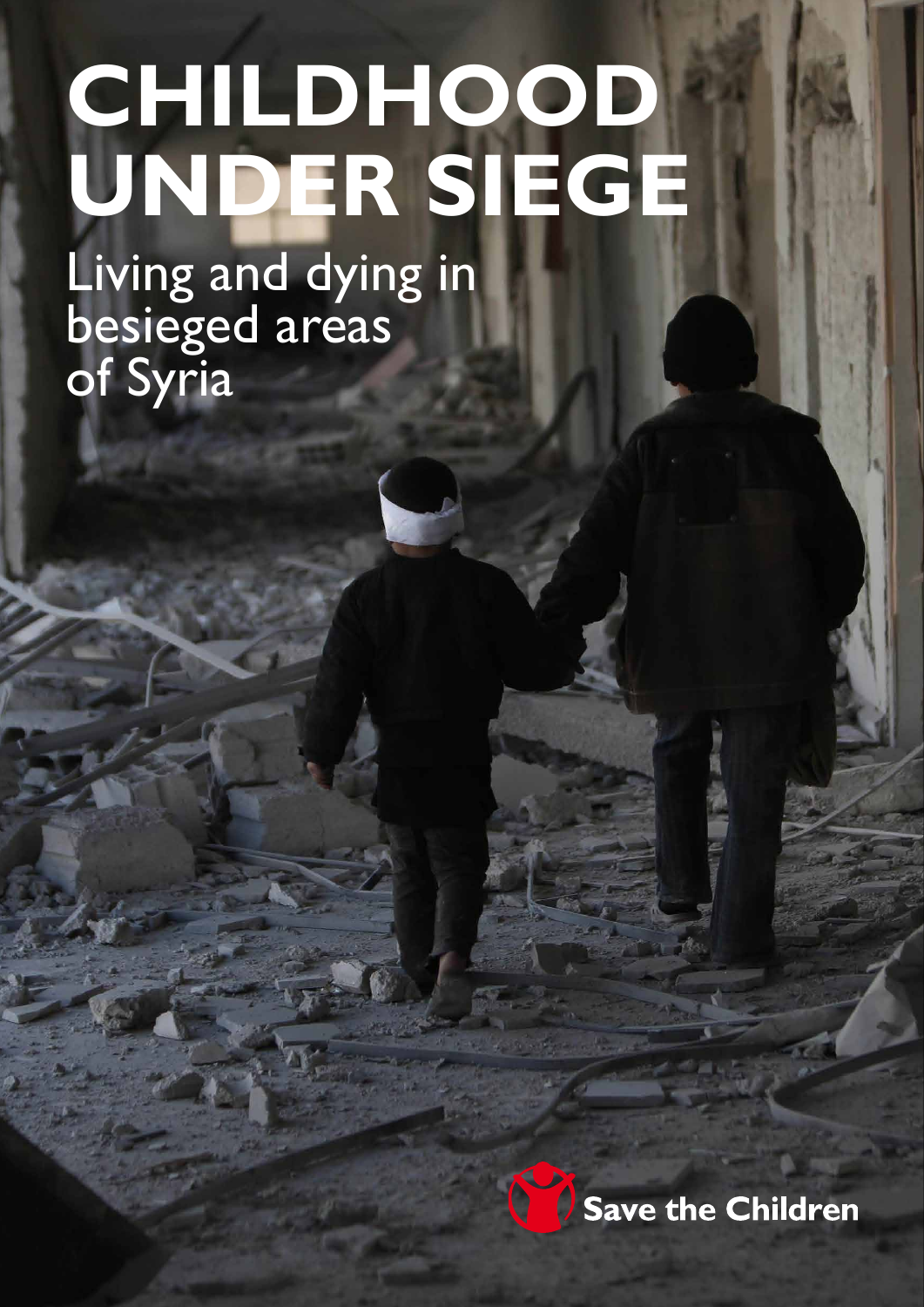This report is based on interviews and focus groups with people living and working in besieged areas of Syria. Because of the risks to people in these areas, all names have been changed.

Save the Children would like to thank the staff of all our partner organisations who work tirelessly to deliver essential aid to people in Syria every day and without whom this report would not have been possible.

Save the Children works in more than 120 countries. We save children's lives. We fight for their rights. We help them fulfill their potential.

Published by Save the Children [www.savethechildren.net](http://www.savethechildren.net)

First published in March 2016

This publication is copyright, but may be reproduced by any method without fee or prior permission for teaching purposes, but not for resale. For copying in any other circumstances, prior written permission must be obtained from the publisher.

Cover Photo: Children walk through the corridor of a destroyed school in Eastern Ghouta. (Photo: Amer Al Shami) Designed and typeset by Soapbox, [www.soapbox.co.uk](http://www.soapbox.co.uk)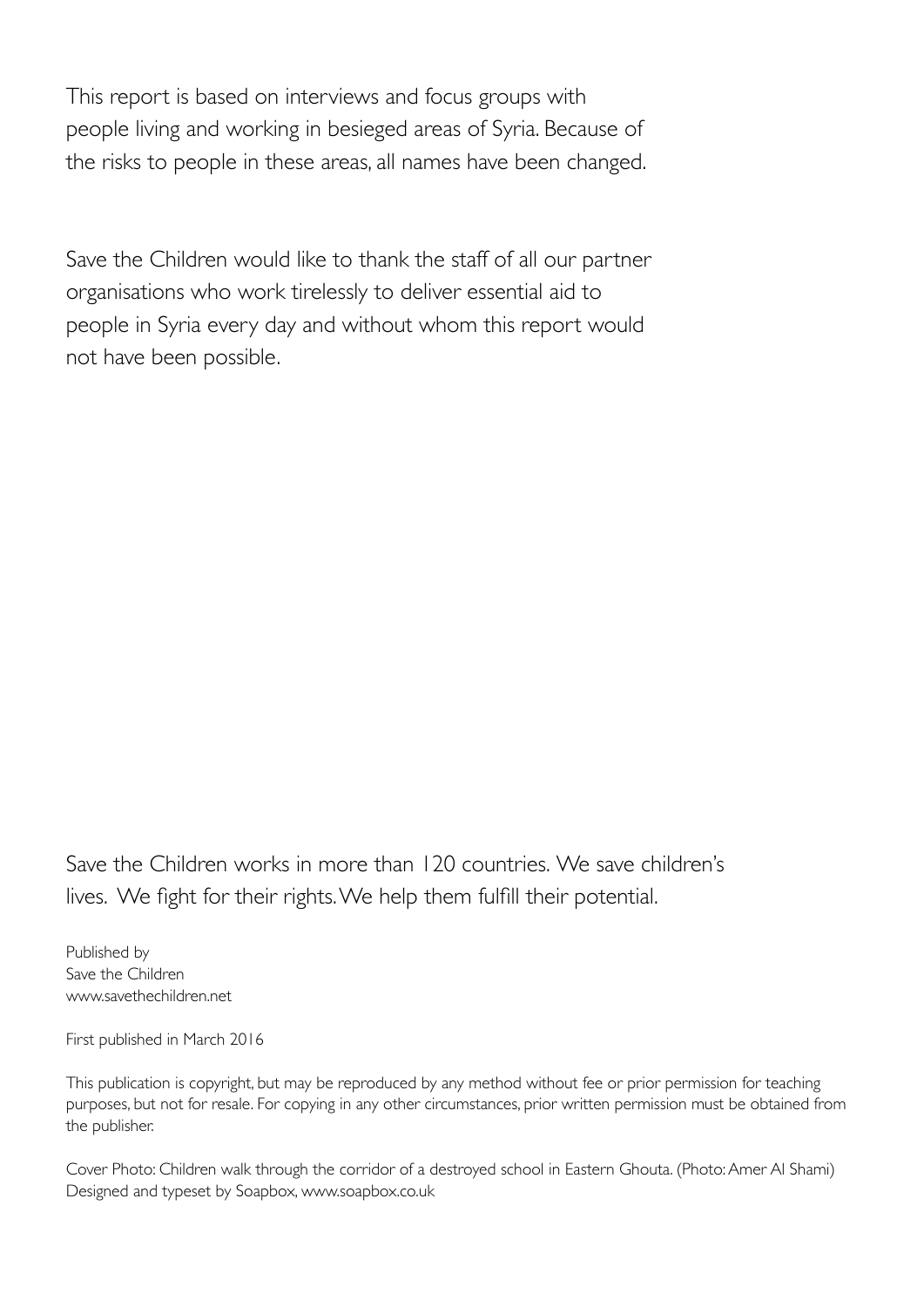

In Eastern Ghouta, a child pushes his bike across the city through the destroyed buildings. (Photo: Amer Al Shami)

 **"There are snipers shooting at anyone on the road, and landmines in the fields. Checkpoints stop everything coming in – food, medicine, fuel; everything needed for life. They stop people leaving, even sick children in need of medical help. Homes and schools lie in ruins from bombing. Children are starving and the markets are empty. It's the 21st century but here it's like hundreds of years ago. This is what it means to live under siege."**

Syrian aid worker, January 2016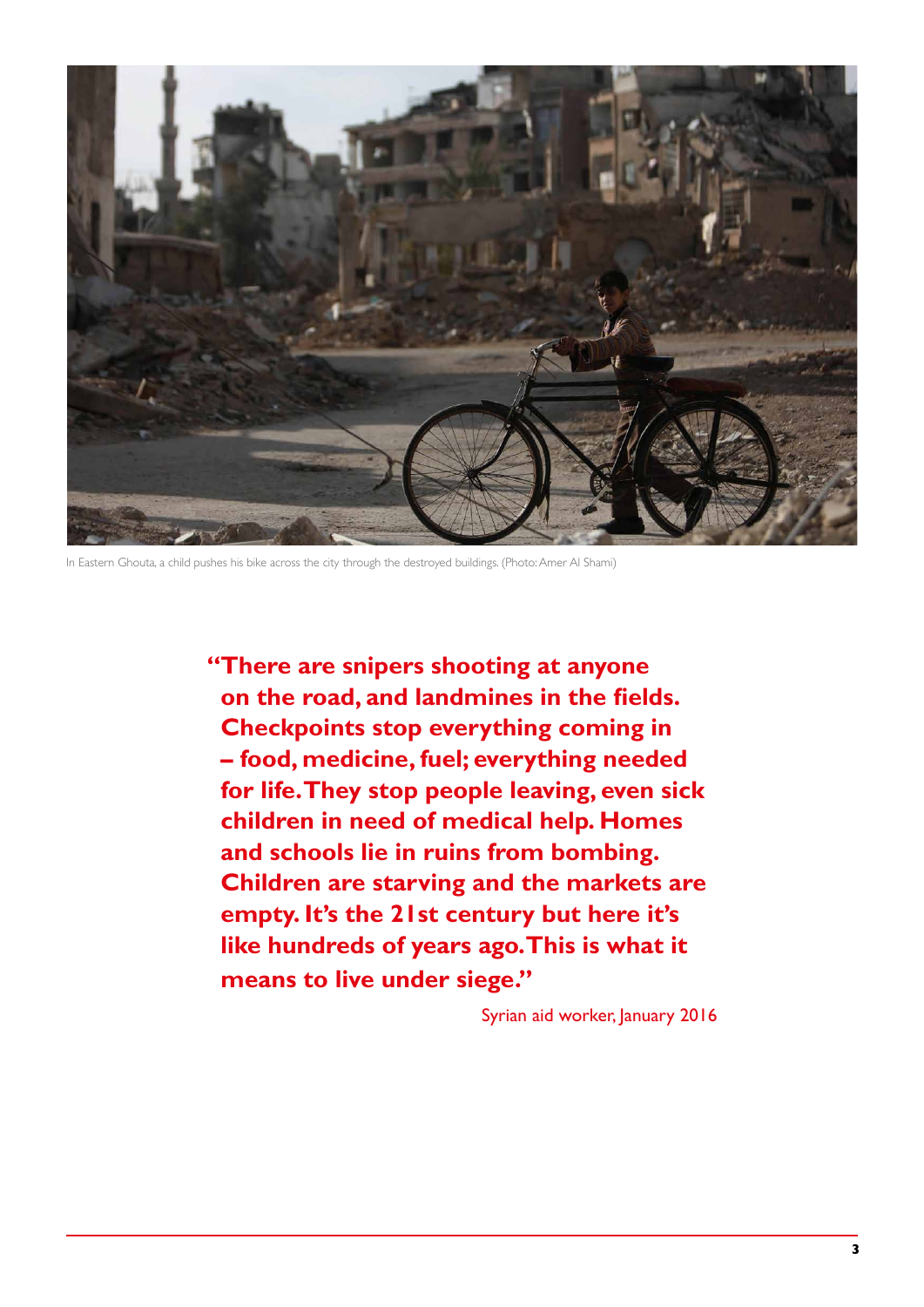# **Contents**

| <b>Executive Summary</b>                  |              |
|-------------------------------------------|--------------|
| Introduction                              | 8            |
| Dying for lack of medicine                | $\mathsf{L}$ |
| Malnourished children everywhere you look | 15           |
| A generation of children under siege      | 19           |
| A lost education                          | 22           |
| Recommendations                           | 24           |
| <b>Endnotes</b>                           | 26           |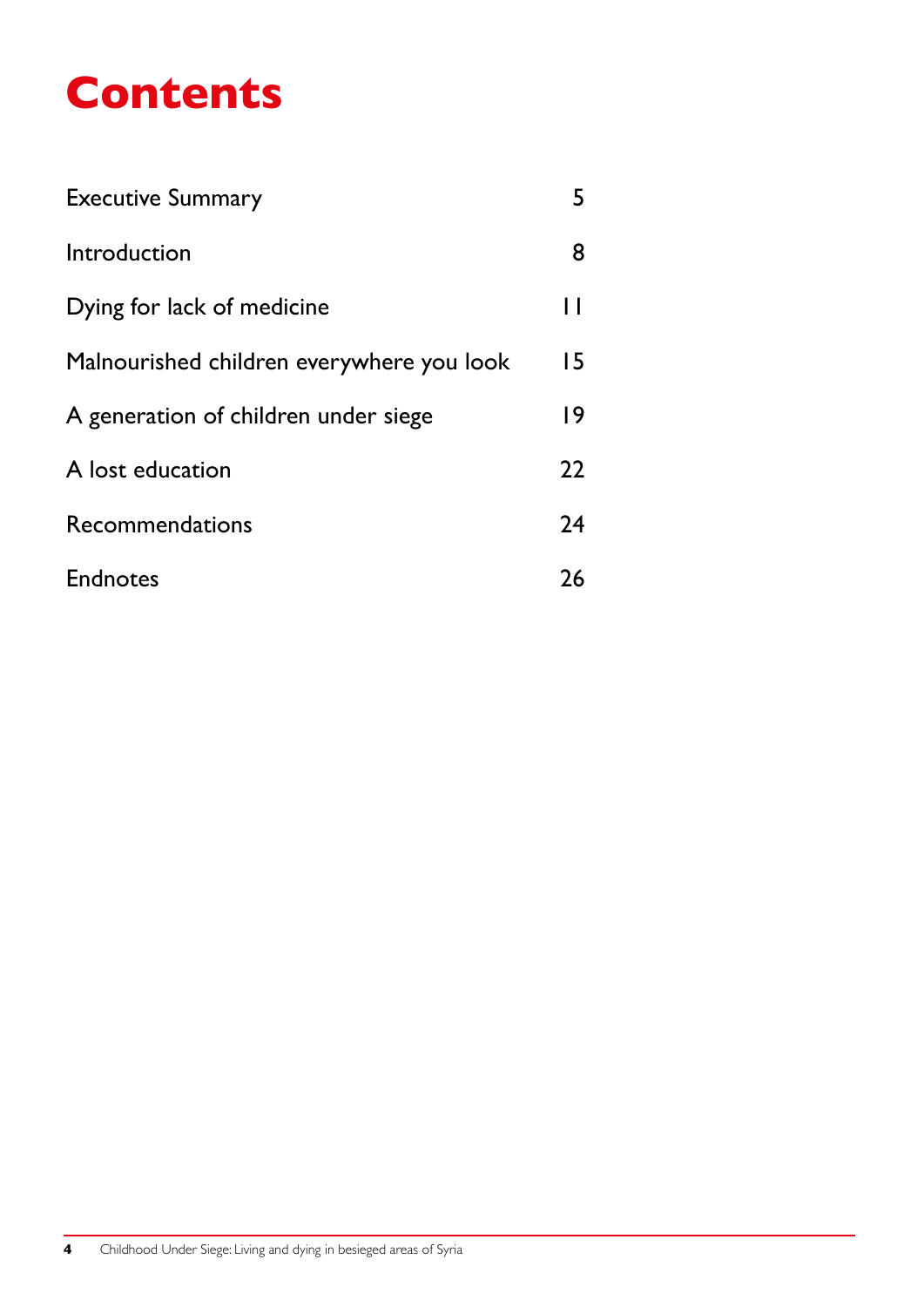# <span id="page-4-0"></span>**Executive Summary**

At least a quarter of a million children' are living under brutal siege in areas of Syria that have effectively been turned into open-air prisons. They and their families are cut off from the outside world, surrounded by warring groups that illegally use siege against civilians as a weapon of war, preventing food, medicine, fuel and other vital supplies from entering and stopping people from fleeing. Amid the spiralling atrocities in Syria, these children are among the most vulnerable of all. They want the world to hear their story.

> **"Children are living on the verge of death. They are forced to eat leaves – even flour and milk is forbidden to bring in."**  – Ra'ed, an aid worker in Moadamiyeh

This report aims to shed light on the terrifying reality of life and death that is being endured by people – particularly children – in besieged areas of Syria, and show the urgent need for the international community to take action. Save the Children and partners have conducted 22 focus groups with 126 mothers, fathers and children living in besieged areas of Syria, as well as 25 extensive interviews with local aid groups, doctors, teachers and individuals.

These discussions painted a picture of enormous suffering and injustice, of sick children dying while the medicine they need is on the other side of a checkpoint, and of children forced to eat animal feed or leaves just a few kilometres

from warehouses of food. Freezing families unable to get fuel rip the stuffing from mattresses in search of something to burn, while children hide in fear of the shelling and barrel bombs – large metal barrels filled with explosives and dropped indiscriminately – that continue to pound the trapped population. Doctors operate without electricity and basic equipment, and schools move

underground in a desperate attempt to keep children safe from the blasts.

**"When I hear the sound of a shell or a plane, then I get very afraid and I hurry to escape and hide**  under my bed." - Ahmed, a boy in Douma

**"The wounded are left to die because there is no medicine to save their lives."** – Haya, a mother in Eastern Ghouta

After five years of conflict, the suffering of besieged communities, some referred to as "death camps",<sup>2</sup> is perhaps the most shocking evidence of the international community's failure in Syria. Since 2014 the United Nations (UN) Security Council has passed six resolutions – one every four months – calling for unobstructed humanitarian access,<sup>3</sup> yet the siege of towns and cities across Syria is stronger than ever. The number of people under siege has more than doubled in the past year.4 Data suggests that barrel bombs are dropped on besieged areas more than any other part of Syria, and that this trend increased significantly in the second half of 2015.<sup>5</sup>

Access for humanitarian organisations to these areas is virtually

non-existent and has reduced even further over the past year. Less than 1% of people in besieged areas received UN food aid in 2015 and only around 3% received health assistance.<sup>6</sup> In December 2015, the only aid the UN was able to deliver to besieged areas was school textbooks for 2,661 children.<sup>7</sup> The UN Secretary-General described the quantity of aid reaching these areas as "pitiful".8

The February 2016 statement by the International Syria Support Group (ISSG), bringing together all relevant regional and international powers, can be a turning point for people living under siege. The ISSG agreed to work with Syrian parties to end hostilities and to establish a Humanitarian Task Force to ensure immediate access is granted to the civilian populations in besieged and hard to reach areas. The subsequent movement of aid into some besieged areas is positive, but is so far only a tiny fraction of what is needed and some vital medicine, fuel and high nutrition food are still not being allowed onto convoys. Medical evacuations have still not been permitted and many sick people remain unable to access lifesaving medical treatment.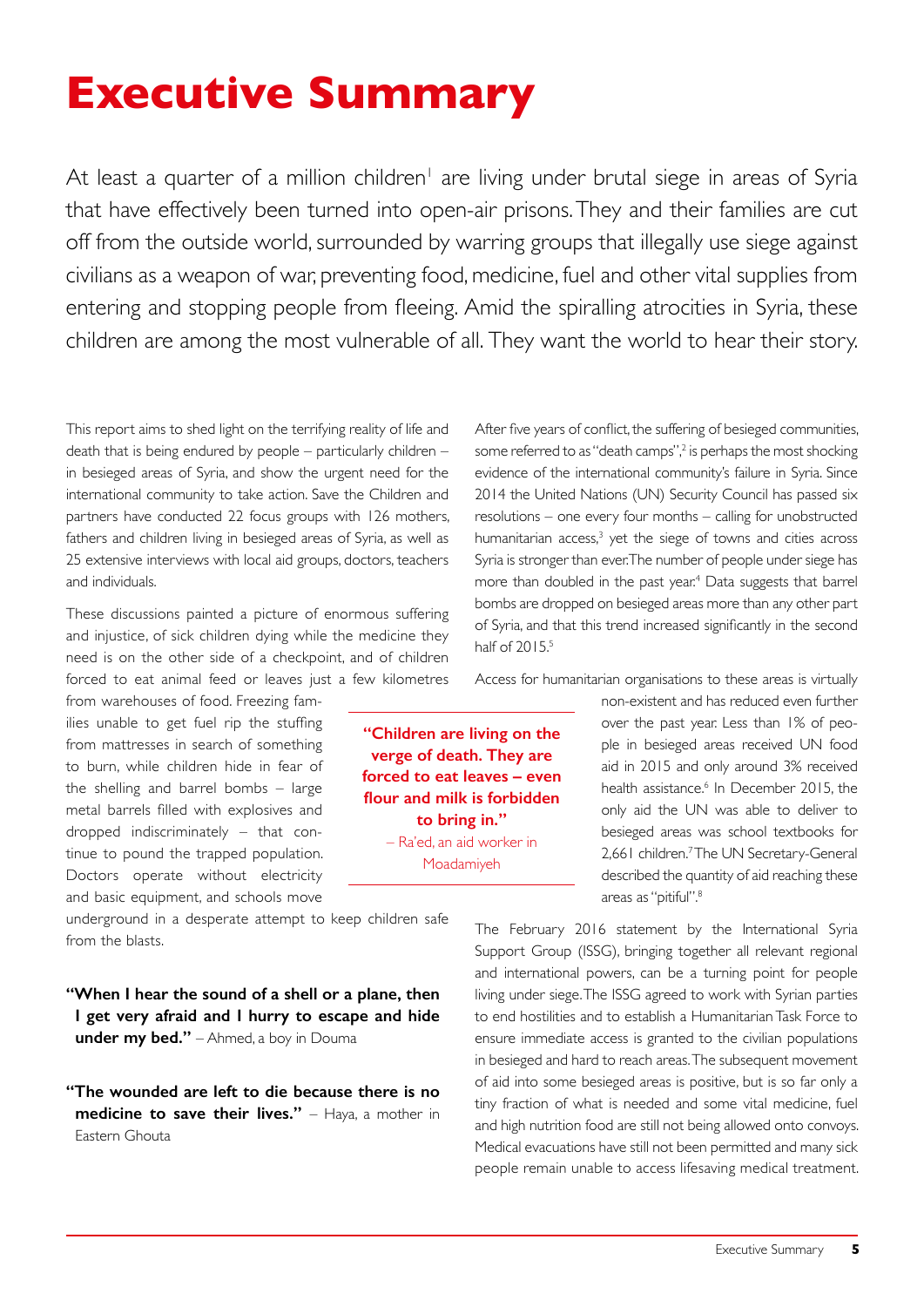

A boy displaced from a nearby village walks through a neighbourhood which was hit by an airstrike two years ago in eastern Ghouta. (Photo: Amer Al Shami)

Our research illustrates the horrific impact of these sieges on the lives of children:

- In 16 of the 17 adult focus groups, people reported that children in their community have died from illnesses because medicine or adequate healthcare is unavailable as a result of the siege.
- People in all 22 focus groups said they have had to cut the number of meals they eat in a day by half or more. In seven of the groups (32%), people said they are sometimes unable to eat even one meal a day, with four of the adult groups (24%) reporting that local children have died from lack of food.
- All five children's focus groups said they live in constant fear of ongoing bombing and shelling, with all 17 adult groups observing significant changes in their children's behaviour over the period of siege. 14 groups (82%) reported their children becoming more aggressive, withdrawn or depressed.
- In half of the groups there were children who are unable to attend school, mainly for fear of bombing.

Humanitarian access must be consistent and sustained, not oneoff deliveries, as thousands of children and their families continue to suffer under siege.

Despite the dangers and difficulties, Syrian aid agencies are working closely with local communities and civil society to get aid in wherever and however possible – many risking their lives to do so by unofficial means. But in such conditions, they tell us they struggle to provide anything above the bare minimum – and often, not even that – and the majority of children and families remain out of reach.

No child should have to live under these conditions. Parties to the conflict have an obligation under international law to allow humanitarian aid to reach besieged areas. For far too long the rights of children and other civilians in these areas have been denied, with disastrous consequences. This intolerable situation cannot be permitted to continue.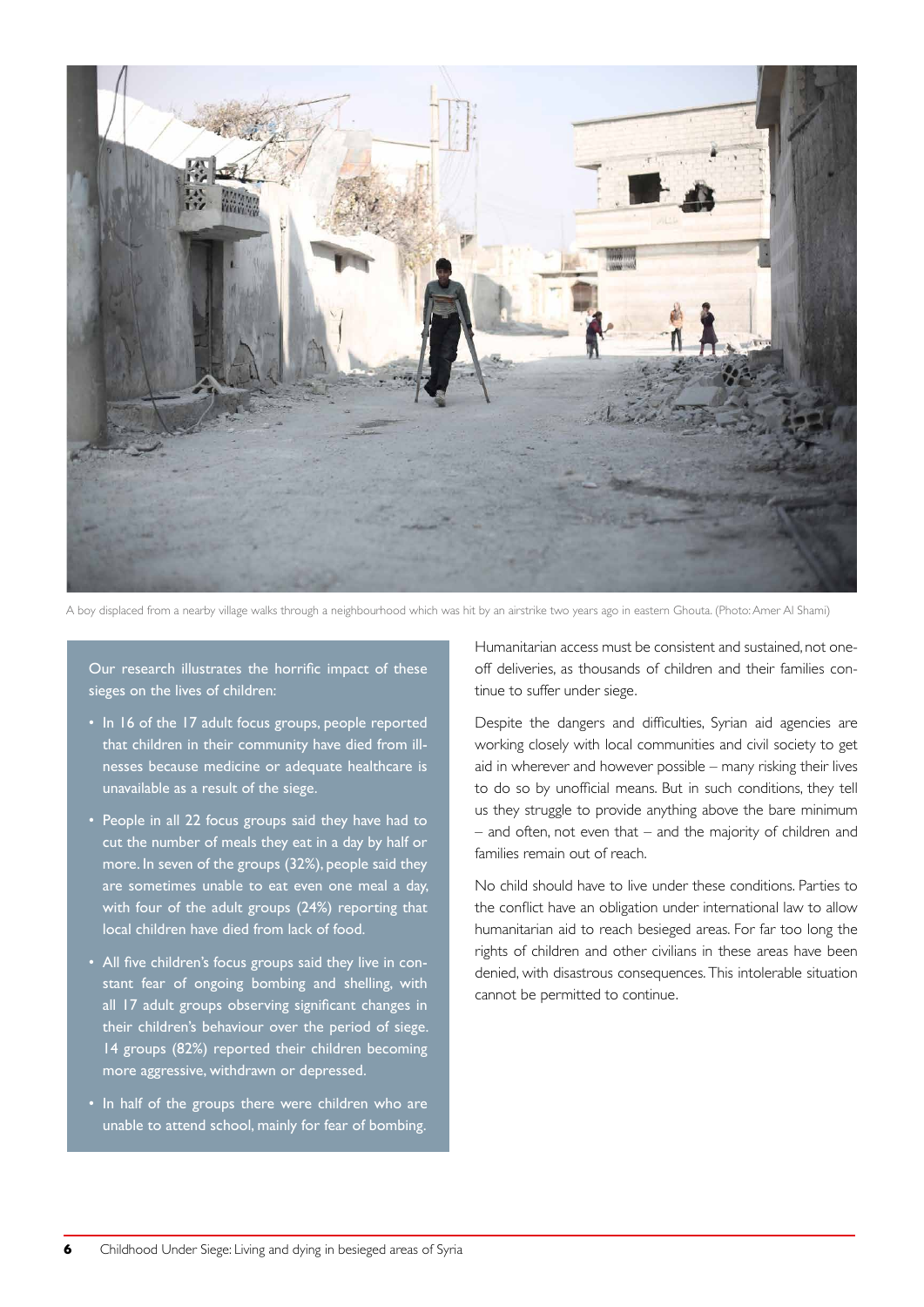#### **METHODOLOGY**

Comprehensive data for besieged areas is hard to obtain. Access and resources are restricted to such an extent that aid groups are unable to carry out the systematic assessments of malnutrition, markets, health and psychological well-being that would normally be possible. There is very little hard data on rates of malnutrition, number and causes of deaths, and issues impacting children. However, Save the Children believes that a lack of official reporting should not silence Syria's besieged children.

Working with local partners, we conducted 22 focus group discussions with 126 participants living in besieged areas of Syria.<sup>9</sup> The groups were separated into mothers, fathers, children aged 10–16, and professional experts such as doctors, nurses and teachers. There were 17 adult groups (91 adults in total) and five child-only groups (35 children in total). In addition, 25 in-depth interviews were conducted with staff from nine Syrian aid agencies and 10 individuals living in besieged communities. Staff from partner organisations were trained in data collecting and conducting focus group discussions. A further ten interviews were conducted outside Syria with families who have managed to escape besieged areas.<sup>10</sup>

Given the challenges of carrying out data collection in these areas, the focus groups are intended as a qualitative approach to capture a snapshot of the situation and the key issues facing children, rather than a broader quantitative needs assessment.

Insecurity was another challenge – one of the focus groups was itself disrupted when bombs fell nearby during the discussion. The risks to people in these areas mean that all names have been changed or withheld.

Save the Children makes the following urgent recommendations:

- Parties to the conflict must lift sieges immediately and ensure safe passage for humanitarian agencies to deliver aid to populations in need. They must permit the free movement of civilians, facilitating the medical evacuation of those in need in accordance with humanitarian standards.
- Parties to the conflict must cease attacks on schools, hospitals, and other critical civilian infrastructure, and refrain from using explosive weapons with wide-area effects in populated areas.
- The International Syria Support Group (ISSG) should ensure that aid is not used as a bargaining chip for political negotiations, and de-link humanitarian access from ceasefire and cessation of hostilities discussions.
- The ISSG Humanitarian Task Force must ensure sustained and consistent humanitarian access to besieged and hard to reach areas, with one single request allowing multiple regular deliveries, rather than one-off convoys. Regular deliveries should be the norm not the exception.

Save the Children has supported Syrian partners working in besieged and other hard to reach areas since 2013. Together, we provide food parcels to vulnerable families, help schools to keep running, repair water systems, distribute hygiene kits, set up child-friendly spaces and provide psychological support for children affected by bombing and siege. With our support, our partners have managed to provide some assistance to more than 500,000 children in besieged and hard to reach locations in Syria.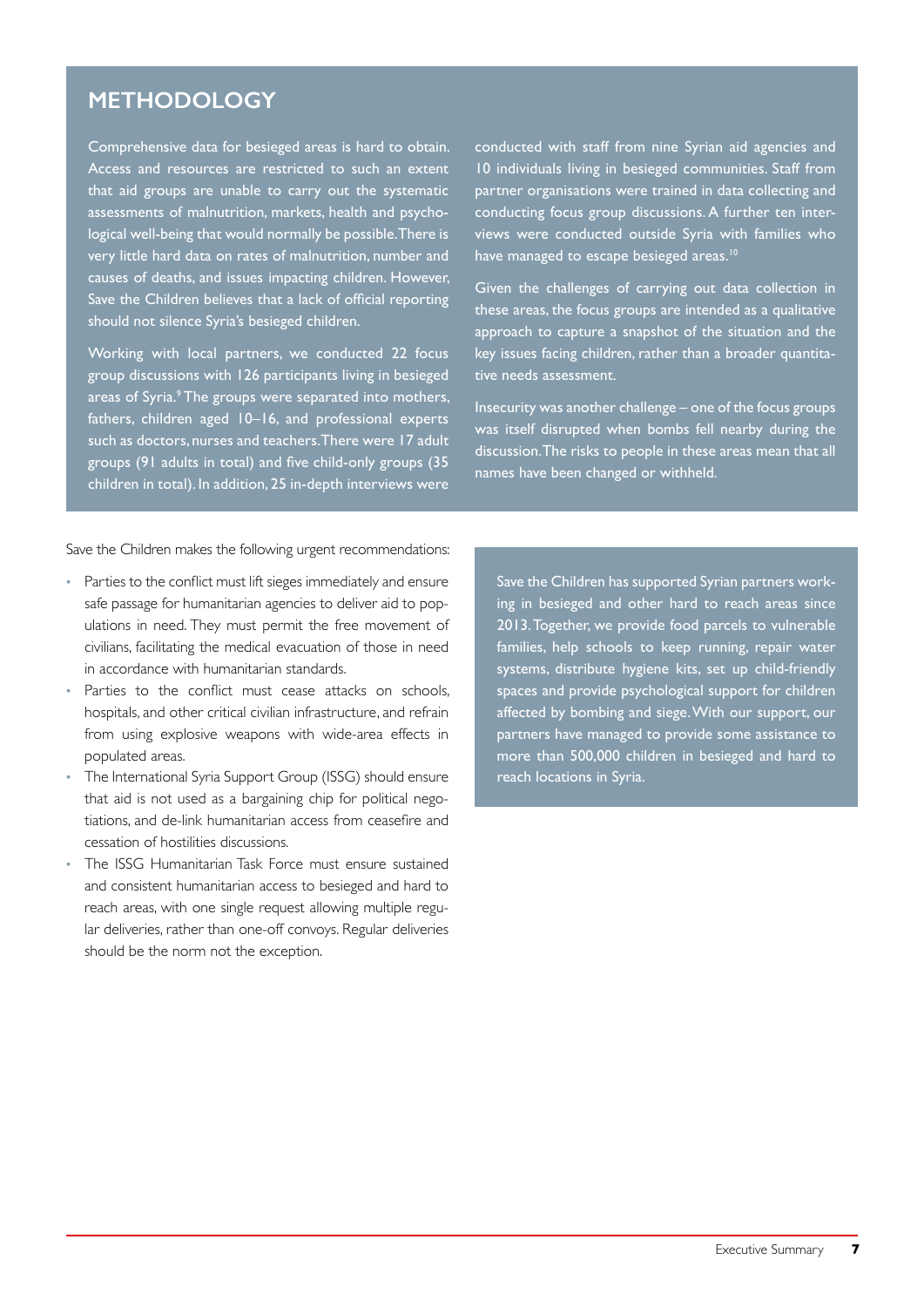# <span id="page-7-0"></span>**Introduction**

Now reaching the five-year mark, the conflict in Syria is the biggest humanitarian crisis of our time. Indiscriminate and brutal violence against civilians, as well as the denial of aid, has forced half of the population to flee their homes, with 6.6 million people displaced inside Syria<sup>11</sup> and another 4.7 million refugees

seeking safety and assistance in neighbouring countries and increasingly in Europe.<sup>12</sup> It is estimated that between 250,000<sup>13</sup> and 470,000<sup>14</sup> have been killed. The crisis has deteriorated even further over the past year, with the active involvement of the Russian military the latest in a seemingly never-ending spiral of military escalations. At least 14 nations, including four of the five permanent members of the UN Secu-

rity Council, are now militarily engaged in Syria.15

The siege of civilian areas has been a tactic since the very beginning of the war. In early 2011, protests began in Dara'a and the government closed off the town, shutting down electricity and cutting supplies of water and food for 11 days. Since then sieges have become increasingly systematic and commonplace. Some areas, such as Darayya and parts of Eastern Ghouta, have been under constant siege since 2012, with children and their families struggling to survive in a chronic crisis. Other areas have seen sieges tighten for months at a time, plunging them into a state of heightened emergency and starvation.

In January 2016 horrific images of children starving to death in

**"Fear has taken control. Children now wait for their turn to be killed. Even adults live only to wait for their turn to die. When will my turn come?"** 

– Rihab, a mother in Eastern Ghouta

the besieged town of Madaya momentarily grabbed the world's attention. However, away from the cameras many more communities face similar hardship and desperation. A few days after Madaya hit global news, a sick newborn in another besieged town died when his mother was stopped from crossing a checkpoint to seek urgent medical help.<sup>16</sup> This was just one of many incidents in besieged areas that are barely reported.

Most people with the means have fled and those remaining are the most vulnerable of all, with children often most at risk. Analysis of 560 deaths in besieged areas by the Syrian American Medical Society (SAMS) found that 46.61% of the casualties were children under 14 years old.<sup>17</sup> Many of these deaths were from preventable causes, including accidentally ingesting poison while scavenging for food; lack of emergency medical care;

#### **DOES ANY AID REACH BESIEGED AREAS?**

Humanitarian access to besieged areas has diminished over the past two years, despite UN Security Council resolutions demanding aid be allowed in. UN agencies, the International Committee of the Red Cross (ICRC), and the Syrian Arab Red Crescent (SARC) regularly apply for permission from the Syrian government to access these areas. This is seldom granted – the UN reports that less than 10% of its requests in 2015 to bring aid into hard to reach or besieged areas were approved, with many not even getting a response.<sup>18</sup> Some areas receive official aid once every 9–12 months, while people in Darayya have received no UN assistance since October 2012.<sup>19</sup>

While access to besieged areas has improved following the ISSG statement, convoys to many locations in urgent need of assistance still do not have approval, some essential items have not been allowed and medical evacuations are still not permitted. Moreover, there is no guarantee that improved access will be sustained. As was seen in Madaya, sometimes international outrage and media attention can pressure the parties to take temporary action; but as media attention faded away, so too did access.

In other cases aid is approved but still does not reach people who need it the most. In Moadamiyeh a request was approved in January 2016 but only on the condition that the delivery was left on the edge of town in a government-controlled area.<sup>20</sup> While the UN did not agree to these conditions, other agencies delivered aid, but community members inside the opposition-controlled town told us that many people were unable to cross the checkpoints to reach the supplies.

Given this reality, other Syrian organisations, including our partners, do their best to bring aid in through unofficial routes, but this is extremely difficult and dangerous in areas surrounded by military checkpoints, landmines and unexploded ordnance, and multiple armed groups.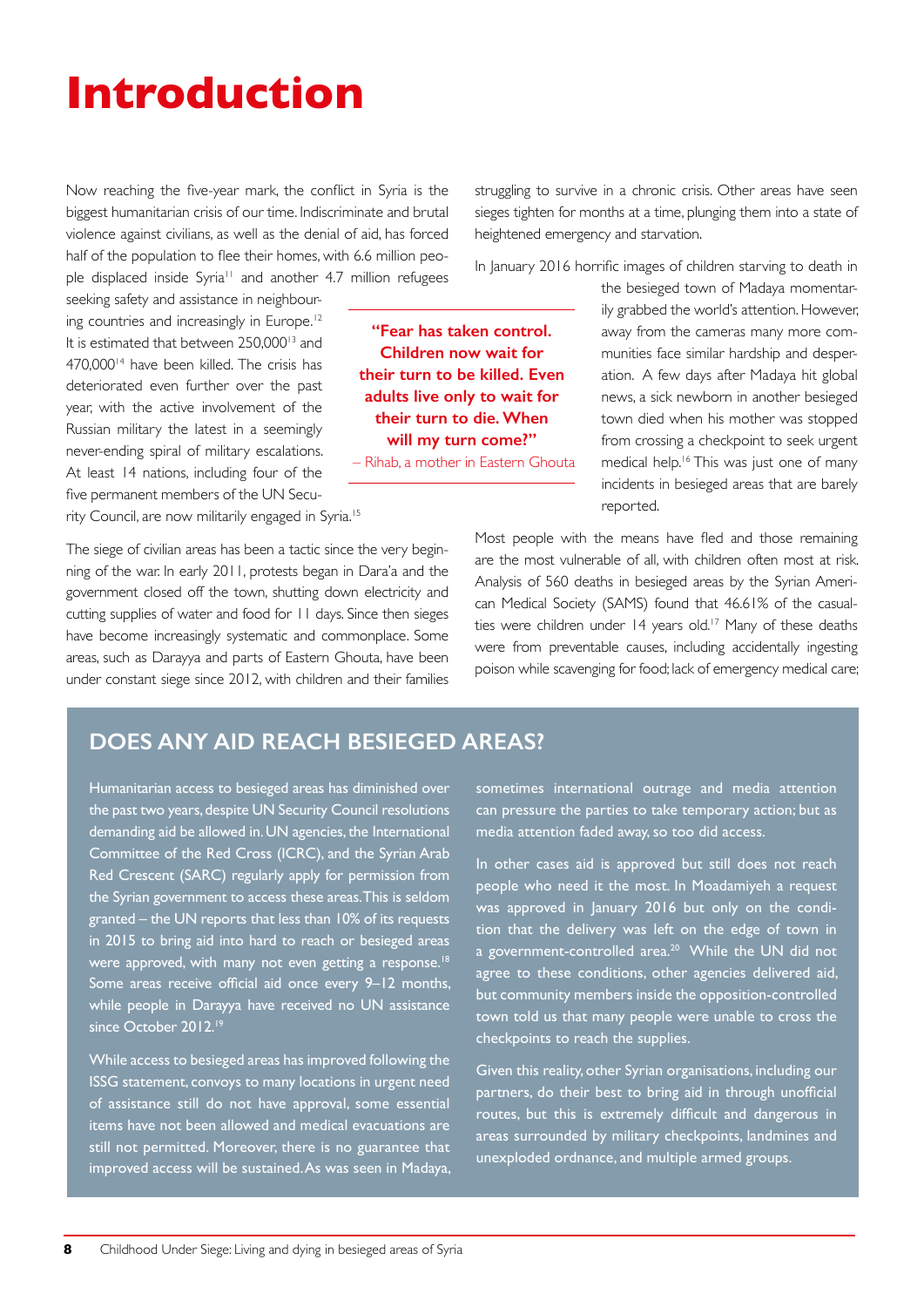#### **WHAT MOTIVATES THE SIEGES?**

Sieges can be militarily motivated, aimed at forcing enemy groups to surrender by preventing the delivery of basic supplies, including food and medicine. This tactic completely ignores the cost on civilians, which is why the Syria Commission of Inquiry described it as a "starvation until submission" campaign.<sup>21</sup>

Access to besieged areas is often used as a political bargaining chip. When one-time access was belatedly allowed to opposition-held Madaya in January 2016, it was only because access was also allowed to the besieged government-held towns of Foah and Kefraya in the north. Sieges often tighten ahead of a new round of political negotiations or the breakdown of local ceasefires: ahead of the February 2016 peace talks in Geneva, the siege of Moadamiyeh was tightened with devastating effect. In Al-Waer in Northern Homs, an informal local ceasefire agreement in early 2015 meant checkpoints opened a few days at a time and meat and vegetables were once again available in the markets as traders could re-stock. A few months later the siege tightened again as fighting intensified. Trucks of food were turned away and residents reported that markets were empty again.

The siege of civilian areas can be a lucrative business for parties to the conflict and private profiteers. Commanders at checkpoints can make a small illicit fortune from the siege, and traders with links to armed groups can sometimes pay bribes to smuggle supplies in and out. The result is a black market economy with astronomical prices far out of reach to ordinary families.

complications during childbirth; and – once an area had been besieged for many months – chronic malnutrition and dehydration.22 All of these causes were also reported in our focus groups.

#### **What is a siege?**

**"UN teams have witnessed scenes that haunt the soul. The elderly and children, men and women, who were little more than skin and bones: gaunt, severely malnourished, so weak they could barely walk, and utterly desperate for the slightest morsel … I would say they are being held hostage – but it is even worse. Hostages get fed."** – UN Secretary-General Ban Ki-moon speaking about besieged areas in Syria, January 2016<sup>23</sup>

While a siege conducted for military purposes is not necessarily illegal under international humanitarian law, besieging parties are not allowed to target civilians or deprive them of basic necessities, such as food and water. Besieging parties are obliged to provide access for the delivery of humanitarian aid; starvation of civilians as a method of combat is prohibited according to the Geneva Conventions<sup>24</sup> and the UN Secretary-General has stated that its use in Syria amounts to a war crime.25 National and international human rights organisations have repeatedly accused the Syrian government and parties to the conflict of using starvation as a weapon of war in besieged areas.<sup>26</sup>

Use of the term 'siege' has become extremely politicised and subject to much debate in the context of Syria. According to the UN, there are now 486,700 people living in 18 besieged areas across Syria,<sup>27</sup> which it defines as areas "surrounded by armed actors with the sustained effect that humanitarian assistance cannot regularly enter and civilians, the sick and wounded, cannot regularly exit the area."<sup>28</sup> These sieges are carried out by all parties to the conflict, however the UN reports that the vast majority – in 15 of the 18 areas – are conducted by the Syrian government. One area is besieged by ISIS and two areas by armed opposition groups.29 A further 4.1 million people live in 135 areas that the UN has designated as 'hard to reach'.30

While these figures are shocking, many international and Syrian groups – including partners of Save the Children – say they are a serious underestimate. In March 2015 SAMS calculated at least  $640,000$  people living in besieged areas, $31$  around three times the UN figure at the time. A 2016 study by PAX and The Syria Institute put the figure at more than  $1$  million,<sup>32</sup> while a recent report by Médecins Sans Frontières estimates 1.9 million.<sup>33</sup>

Part of the discrepancy lies in the difficulty of verifying data. For example, in the city of Douma in Eastern Ghouta, estimates of the population vary from 95,000 to more than 200,000.<sup>34</sup> Another part lies in how 'besieged areas' are defined and the complex checklist of criteria to make a determination. Syrian aid workers who we interviewed for this report argue that the criteria are regularly manipulated by the besieging parties. "They cut an area off completely for a few months, then let the bare minimum of aid in  $-$  just enough to ensure it stays off the UN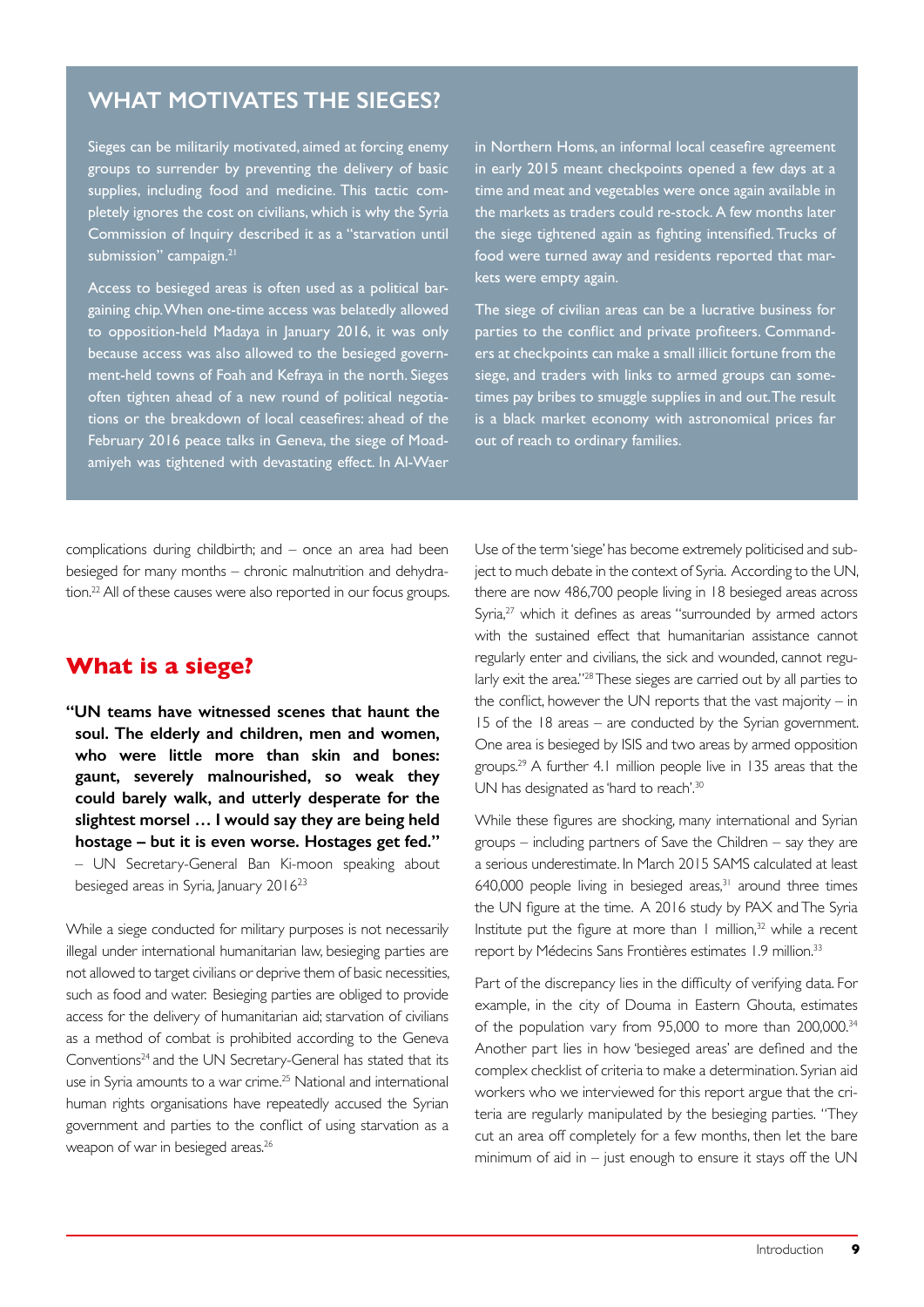

Children in their house in eastern Ghouta which was destroyed by an airstrike. (Photo: Amer Al Shami)

list but a tiny fraction of what is needed. Then they put the siege back as tight as ever," said one.

One of the most striking examples of the challenges with the classification system is the situation in Madaya. In December 2015, as starving residents of the town began to eat leaves due to the lack of food, the UN Secretary-General's monthly report on the humanitarian situation in Syria listed 15 areas as besieged. Madaya was not included. In the Secretary-General's January 2016 report, Madaya was added to the list; by then more than 50 people had starved to death.<sup>35</sup>

Other areas, such as Al-Tall and Qudsaya, with an estimated combined population of between 171,000 and 600,000, were frequently cited by interviewees as areas which they consider besieged and facing increasing shortages. Both are being monitored by the UN as areas of concern, but are not currently on the besieged list itself.<sup>36</sup>

The issue is more than just semantics: the designation of besieged areas has been key for prioritising areas for humanitarian response, and putting pressure on the parties responsible for the suffering of civilians inside to abide by their obligations under international humanitarian law. The UN is now making welcome efforts to institute an early warning system to monitor and raise the alarm when a situation deteriorates, with a stronger focus on assessing the needs of the population in a given area rather than just the classification. If properly working, this system would also monitor the situation in areas that are not on the UN besieged list but at risk of becoming besieged, or where needs are rapidly increasing and more attention should be given before it is too late.

Regardless of the definition and categorisation, the devastating impact of these sieges on the lives of children is indisputable.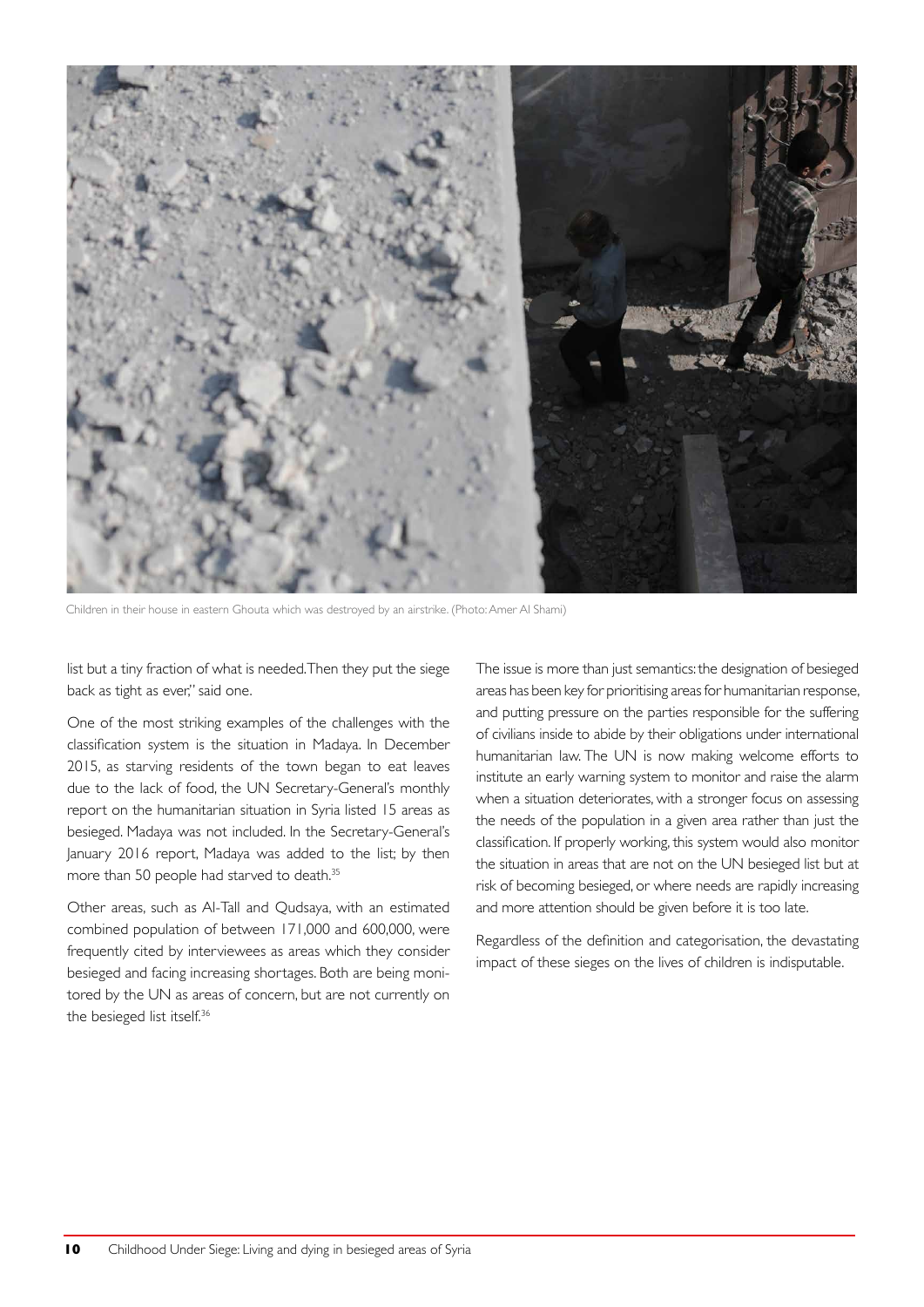# <span id="page-10-0"></span>**Dying for lack of medicine**

"The medical station here is no more than a table, a sterilizer, and a piece of gauze. Even the wounded are left to die because there are no materials available to save their lives." – Haya, a mother in Eastern Ghouta

> **"My mother was very sick for two or three months. She had heart disease. We were under siege and couldn't take her to the hospital. Her condition was getting worse day after day … May she rest in peace."** – Jana, a teenage girl from Deir Ezzor

- In 16 of 17 adult focus groups, people reported that children in their community have died from illnesses because medicine or adequate healthcare is unavailable because of the siege.
- All 17 adult groups said that some essential medicines have run out, while 14 groups said there is a shortage of medical facilities or doctors.
- 15 of the 17 adult groups said that local health facilities have been attacked or destroyed.

In the besieged town of Moadamiyeh, just a few kilometres south-west of Damascus, medical staff faced a dilemma when they ran out of intravenous (IV) drip bags for newborn babies and could not bring in more. Their only option was to use bags normally used for catheters. Many lives were saved, but three infant children died from infections.37

In nearby Yarmouk, a malnourished young mother gave birth to her first son. Two days later the infant was taken ill and, without access to proper medical care near her home, the mother tried to take her child to a hospital in another neighbourhood. Despite her protestations she was kept waiting for five hours at the checkpoint, then turned back and prevented from leaving. Her newborn baby died shortly afterwards.38

Such tragic and preventable deaths have become regular occurrences in besieged areas, where hospitals and clinics are routinely under fire, life-saving medicine is blocked from entering, and sick patients blocked from leaving. Doctors operate as best they can with what little they have and their own ingenuity. Interviewees report doctors having to carry out life-saving operations by candlelight, or using old water hoses as ventilation tubes. Families scour the streets for discarded blankets, clothes or scraps of cloth that can be boiled – in an attempt to sterilise them – and used as bandages. Others report a return to traditional methods, such as massaging children's bodies with oil and treating fractures with home-made splints. Even where equipment is available, the lack of electricity can make it almost impossible to reliably use x-ray machines or oxygen tanks.

Hanan is a nurse working in a field hospital in a besieged area of Northern Homs:

**"The most basic things are not available – anaesthetics, painkillers, medication for chronic diseases such as heart disease, diabetes and high blood pressure. We have no anti-inflammatory injections, cough syrups or anti-diarrhoea medicine. We replaced medical plasters with paper. We have to use items many times without sterilization. We are not able to store blood – a suitable donor has to be found during an operation. When things do become available the prices are high and they are usually close to their expiry date and have lost their effectiveness by the time we get them."**

> Dr Nizar, a doctor working in Eastern Ghouta, said he has seen numerous children under siege die from preventable illness:

**"Some deaths resulted from malnutrition and others from the lack of medications and vaccines. Children here have died of rabies because the vaccine was not available. Skin** 

**and stomach diseases have spread because the regime cut off the water supply and people rely on surface water wells which are often polluted with sewage. Children are particularly affected by lung inflammation and infections from the large amount of smoke emitted from the explosions."**

Many health facilities have shut down completely – all eight health centres in Deir Ezzor have closed due to lack of supplies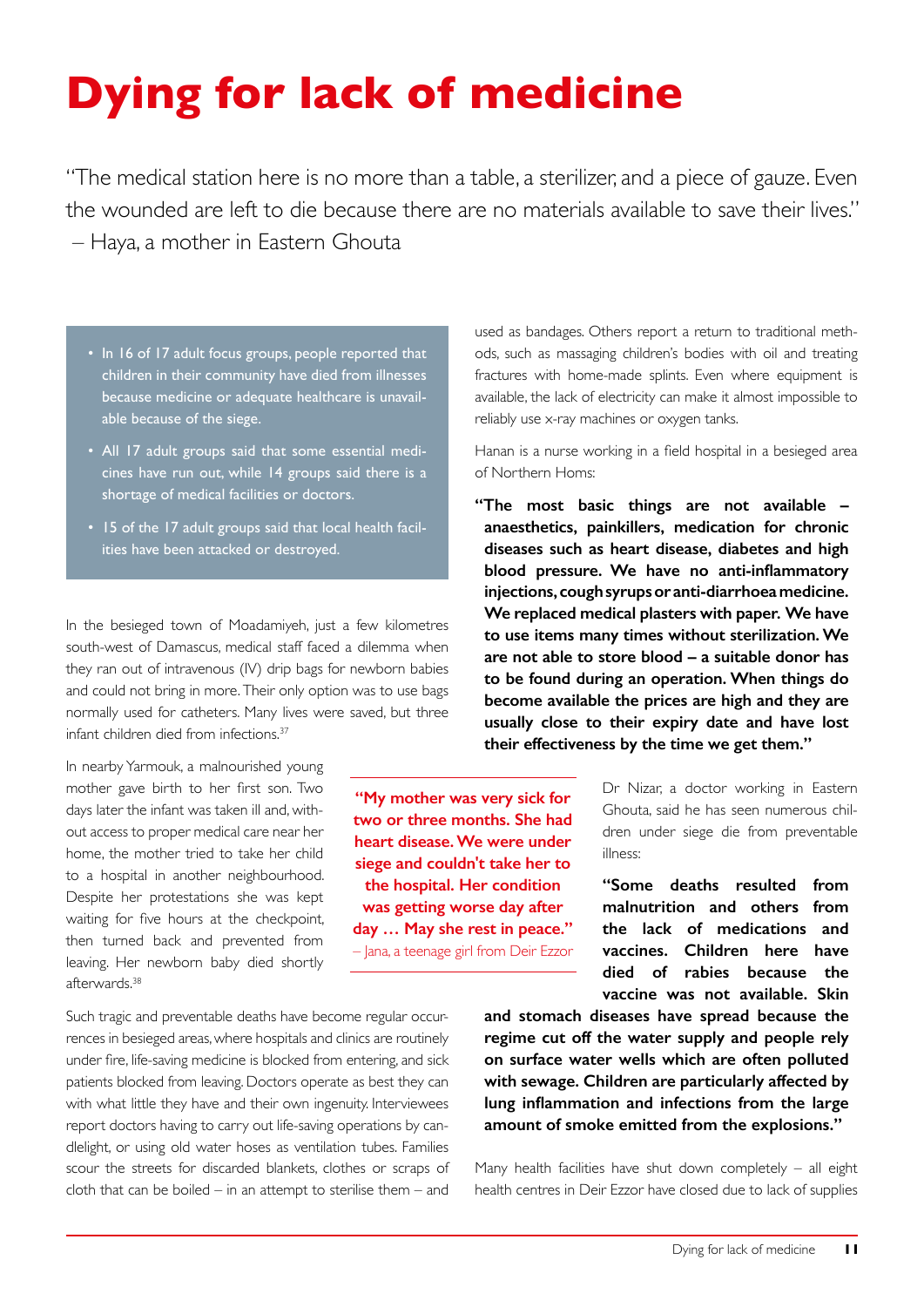and staff.<sup>39</sup> Even when aid convoys are approved, life-saving medical and surgical supplies are often removed. In July 2015 the UN obtained permission to deliver medicine for children in Douma for the first time in 18 months. However, the government removed antibiotics and anthelmintic needed to treat infections.40 One local aid agency reported that checkpoints are people's prescriptions. When drugs are available, they are often carefully rationed – "People might have to take one pill every two days instead of once every six hours," said one interviewee. Dialysis patients are increasingly at risk of renal failure due to a break in treatment.<sup>43</sup> Insulin is particularly scarce, as is any medicine or vaccine which needs cold-chain storage. "Between being

equipped with machines that screen and remove any liquid medicine.

People are frequently barred from trayelling to receive specialist treatment. For example, in Madaya, more than 400 people were identified as being in need of medical evacuation – only 37 were permitted to leave.41 In recent months, at least 17 dialysis patients in rural Northern Homs have been prevented from leaving the area for treatment in Homs city.<sup>42</sup>

**"The only solution [when a child gets sick] is to go to Damascus for good treatment. But going to Damascus needs good relationships with the right people. If you don't have good connections there will be no treatment, and he will be waiting for a certain death."** – Um Sayid, a mother in Douma

One organisation which runs a free-of-charge pharmacy said that on average it is unable to provide half of the drugs in

**"There was an infant girl – her name was Reem – who caught a virus. She passed away because she could not get healthcare and she was not permitted to leave the area and go out to Damascus."** – Layal, a girl in Eastern Ghouta

stuck in the sun at checkpoints for hours and power cuts that last much of the day, even if we can get the medicine in it is often unusable," said one aid worker. As a result, the majority of children are not fully vaccinated against preventable diseases.

**"Doctors can't do blood transfusions because they don't have the bags. They had to amputate a friend's injured leg** 

**because they didn't have the material to treat it. A young child lost both his eyes after a bombing because they didn't have the facilities to extract the fragments. These would all have been avoidable if we were allowed to have even basic equipment and resources."** – Syrian aid worker

**"When I get sick my father takes me to a medical centre near our house, and sometimes we stay there for more than ten hours before we** 

#### **GIVING BIRTH UNDER SIEGE**

**"We don't have any specialised gynaecological clinic and there are no specialised surgical or obstetric staff. Many deaths have happened due to bleeding and the inability to perform surgery, as births occurred at home without the help of midwives."** – Amira, a mother in Northern Homs

Giving birth in a besieged area can be terrifying and dangerous. Doctors report the stress of living under relentless shelling and siege has greatly increased the likelihood of complications during pregnancy and childbirth. A majority of pregnant women in besieged areas suffer from anaemia, leading to an increase in miscarriage, haemorrhaging and birth defects.<sup>44</sup>

The Syria Independent International Commission of Inquiry reports that, "Women in labour have not been allowed through government checkpoints and have often been forced to give birth under dangerous circumstances … in unsterile conditions and without pain medication."<sup>45</sup>

Despite the risks they entail, $46$  caesarean sections are increasingly the first choice for giving birth, given the chance of bombs falling and the uncertainty of being able to reach a functioning clinic when labour starts. In areas where there is almost daily shelling, doctors and pregnant women have decided to perform C-sections even when there are no medical complications, in order not to expose the women to the risk of travelling during labour.

In one recent health programme in a besieged neighbourhood of Homs, 76% of the 397 C-sections were performed due to reasons of security and restrictions on movement rather than medical necessity, in many cases without meeting adequate medical standards.<sup>47</sup> Sixteen of these children died within seven days of the operation – a mortality rate of 4%. Although concrete conclusions can't be drawn from this small sample, it does suggest that mortality rates in some besieged areas are exceptionally high.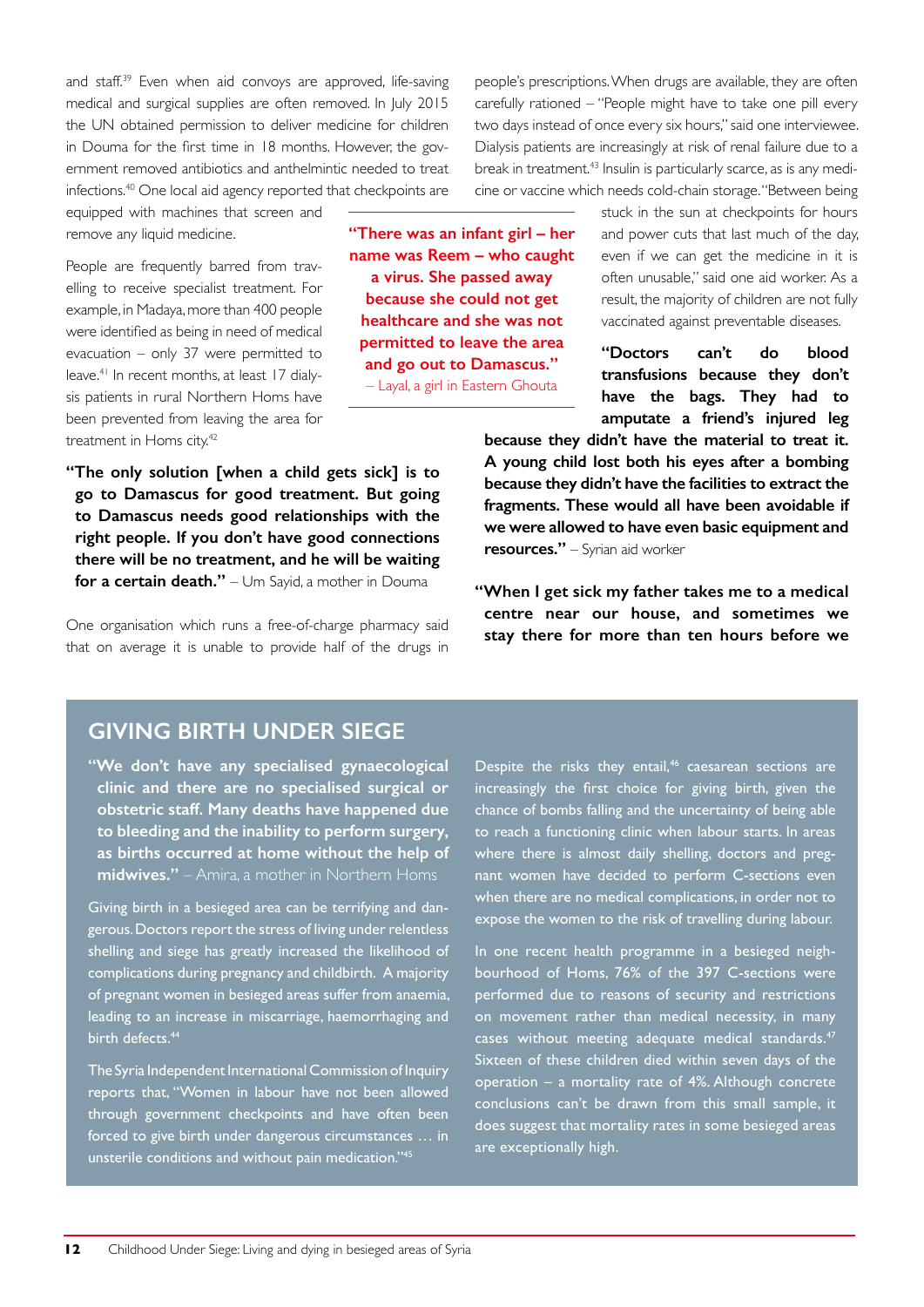**find a doctor. Then afterwards the process of searching for medicine starts, and that's the most difficult thing."** – Yusuf, a boy in Eastern Ghouta

#### **"There are no incubators available for newborn children. Infants have died as a result."** – Aboud, a health worker in northern Damascus

All focus groups reported that children, already weakened from malnutrition, are suffering from numerous illnesses that should be easily preventable and treatable. Cases of jaundice were reported in seven of the 22 groups, while the other most common illnesses were diarrhoea, colds or pneumonia caused by the cold weather and lack of fuel for heating, respiratory illness caused by shelling or by burning firewood or plastic (when wood isn't available), and asthma. Cases of typhoid, leishmaniasis and hepatitis have also been widely reported.

Besieged areas are a breeding ground for water-borne disease. In a 2015 survey of 584 families in several besieged or hard to reach areas,<sup>48</sup> more than a third reported at least one family member suffering from diarrhoea in the past month – the majority of them children under five years old whose immune system is weakest. This is extremely worrying, given that diarrhoea is the second-highest cause of child mortality worldwide for under-fives.

The bombing of infrastructure has destroyed water towers, pipes and reservoirs, and the scarcity of fuel means that water pumps are rarely able to operate. In many areas water supplies have been cut off by the besieging parties. Rainfall has also been the lowest in 50 years,<sup>49</sup> so families often have little or no access to clean water. Many rely on buying water trucked in from the few functioning wells, often at prohibitive prices. The water is often contaminated with bacteria, but most families said they cannot afford even simple steps to treat it. In besieged areas south of Damascus, one organisation reported to us that only one in 15 wells provide water that is safe to drink. In Deir Ezzor, where water is available only once a week for three hours, chlorine reserves ran out in June 2015.<sup>50</sup> It is a tragic irony that, while many besieged areas struggle to find chlorine to purify water, parties to the conflict have reportedly used chlorine gas to attack and kill civilians.<sup>51</sup>

**"My daughter got sick and she's needed medicine for some time now. All I've been able to find was some drugs that expired more than a year ago."**  – Ala'a, a father in Eastern Ghouta



"People have started eating leaves from the trees, people are dying of hunger, they don't have anything to eat and drink. The children have physically changed. My nieces and nephews haven't eaten meat for a year now. My sister can't run away because they are under siege – they might kill her and kill her children. You can't take risks with your children and take them out. If they are under siege they have to stay until somebody comes and helps them." – Sawsan, from Ghouta, who managed to flee out of Syria. (Photo: Nour Wahid/Save the Children)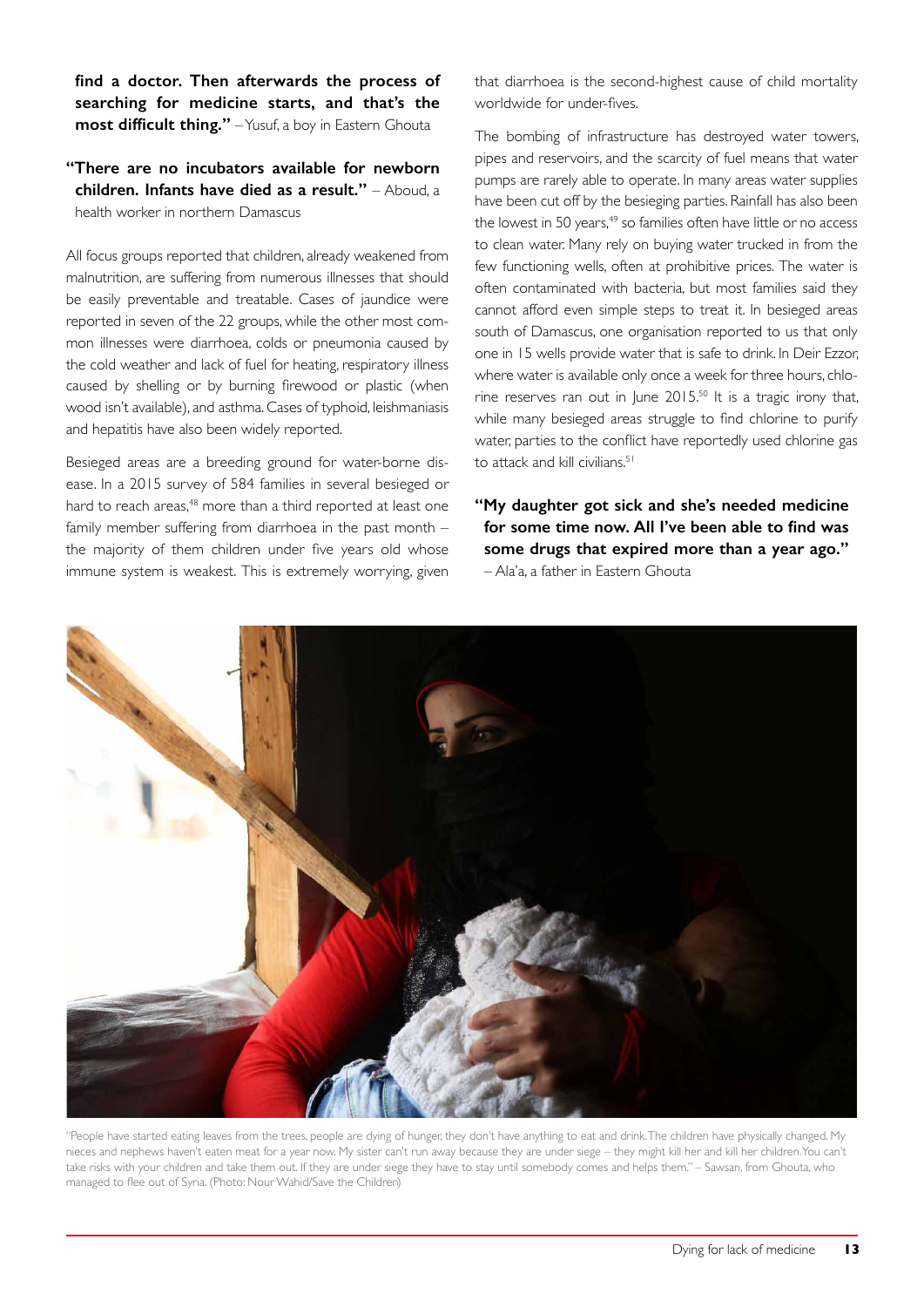#### **MEDICS IN SHORT SUPPLY**

**"There are no night shifts for emergencies because there aren't enough staff. There is one specialised doctor and all people need him – he can't deal with all the cases."** – Usama, a father in Douma

Many of Syria's professional classes have been killed, arrested or fled. In the same way that traders can sometimes pay bribes at checkpoints to be allowed to sell food in besieged areas, some people can leave – if they can afford 'fees' of \$1,500 or more. Many healthcare professionals choose to stay, but others make the understandable choice to flee with their families to safety. Many doctors have also been killed in the conflict. In their place are volunteers and amateurs thrust into positions of enormous responsibility. An interviewee reported that in one besieged community the main medical services are now provided by a veterinarian. Three of the eight doctors left

Winter brings further health challenges. Sub-zero temperatures and snowfall mean a daily struggle to keep children warm. Fuel is scarce and prohibitively expensive. In the first years of the siege many families cut down trees for firewood, but as the siege has gone on these resources have been depleted. In the long term this will have serious environmental consequences for these areas, but in the immediate term it leaves families freezing cold and increasingly exposed to illness. In the winter of 2016, with numbers of hypothermia and pneumonia cases to treat people in Moadamiyeh, a town of around 45,000 people, are originally trained as dentists.<sup>52</sup>

The Syrian American Medical Society reported in March 2015 that in besieged Eastern Ghouta there were approximately 55 specialised physicians left to serve up to 500,000 people.53 In the absence of professional staff, one agency there runs first-aid courses for local women, training them to deal with injuries that could result from bombing.

Although those who stay are doing their best to provide quality services, the lack of appropriately trained doctors and medical staff can have grave consequences for malnourished children. Without proper specialised care, severely malnourished children can die from hypoglycaemia, hypothermia, cardiac failure from over-hydration and electrolyte imbalance, and infections that can go unnoticed and untreated.

growing, people in besieged areas around Damascus were burning spare clothes and anything they could find to keep warm. Families commonly burn scraps of plastic, which is creating respiratory problems in children.

**"We're taking the stuffing out of the mattresses, the wool and cotton to light the stove and get the children a bit warm."** – Um Khaled, a mother in Eastern Ghouta

#### **ALI, A FATHER FROM DOUMA, MANAGED TO ESCAPE THE SIEGE:**

**"We were under siege – no food or water and no help at all. I was able to escape … my uncle and cousin tried to get out, but they were shot dead by a sniper. There was no milk or food – I searched for food, but there was nothing. We [adults] stayed without food for two days. We had to feed the small children dry bread soaked in water and sugar.**

**"When the shelling started, we went down to the cellar. No one could get out. The children stayed one week in the cellar with**  **no lights, no electricity, just a candle or a gas lamp. No way to follow the news – just rumours – sometimes false and sometimes true. So, I took my family and ran. Snipers shot at us. I saw a man getting shot. They shot at children and adults randomly. I heard my wife houting that one man was shot. I heard shouts to rescue the injured man, but I couldn't leave the children to rescue him. I kept running. We carried the children and ran till we reached here."**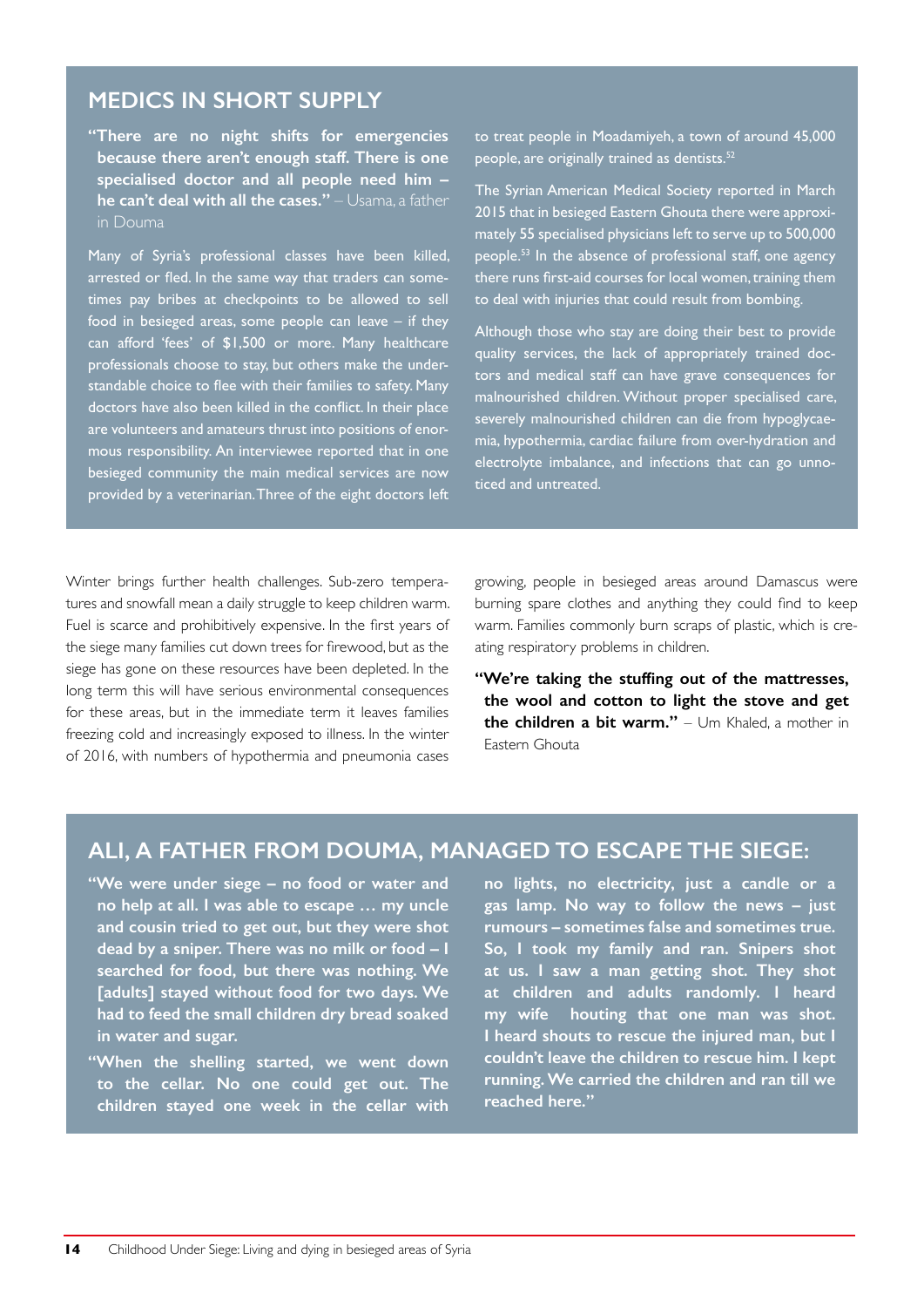## <span id="page-14-0"></span>**Malnourished children everywhere you look**

"Many children here have never seen an apple or a pear. They've never tasted chicken, and they haven't eaten a vegetable in months. They wander around in a daze from hunger." – Syrian aid worker

- People in all 22 focus groups said they have had to cut the number of meals they eat in a day by half or more. In seven of the groups, people said they are sometimes unable to eat even one meal a day.
- Four of the 17 adult groups said local children have died from lack of food.
- All 17 adult focus groups said they worry their children do not get a nutritious diet, and that even when food is available it is too expensive to afford. Of the 22 groups, 19 said they are rarely or never able to eat fresh fruit or vegetables.

The hunger crisis for children in besieged areas is entirely man-

made. Even basic food that is available just a few kilometres away on the other side of a checkpoint is prevented from entering. Interviewees report once-bustling markets and shops are now empty. Participants in every focus group said that children in the area do not have enough to eat. All interviewees said their families have had to reduce the number of meals they eat each day, from three or more meals before the siege to one, or at most two – usually of very small quantity and poor nutritional value. Many said they are sometimes unable to eat even once a day.

In schools in besieged areas of rural Damascus, teachers we spoke to reported pupils fainting from hunger in class, having not eaten for several days. Children survive by eating whatever they can find. In Deir Ezzor, the majority of people now survive on bread and water,<sup>54</sup> while interviewees

in other locations spoke of children regularly eating animal feed

or foraging for leaves. One interviewee said several children recently suffered food poisoning from eating long-expired tins of food, the only ones on sale. Another said that at the height of the siege in Yarmouk people survived on just a spoonful of honey each day.

**"Sometimes my brothers and sisters and I go to bed and we haven't eaten anything at all since the day before, because there is no food."** – Sami, a boy in Eastern Ghouta

**"Before, we ate two or three good meals a day. Now I can't give my family more than one, and sometimes that's not available. Another family nearby just survives on whatever other families can offer to give them."** – Um Khalil, a mother in a besieged area in rural Damascus

> In five of the six months from July to December 2015, the UN was unable to get approval to deliver any food aid at all to besieged areas. Only in October did it manage to distribute food and even then only to 10,500 people,<sup>55</sup> fewer than 2% of those it considers besieged. Even before that, in mid-2015, 40% of children in Yarmouk were suffering from malnutrition.<sup>56</sup> The World Health Organisation considers malnutrition to be a critical emergency at just 15%.<sup>57</sup>

> When official food aid does get through, it is rarely enough. An assessment $58$  by local organisations of a UN food distribution in Madaya – with quantities intended to last for one month – found that it was equivalent to 14,079 kilocalories per person. Over one month this would provide about 470 kilocalories per person per day,

**"When we didn't find food, we were eating grass. I used to lie to my children and tell them that the grass is edible. But who am I kidding? The grass wasn't edible. They were asking me, "Dad, this is grass!" I was convincing them that we bought it in order to eat it just like everyone else. I ate it in front of them so they would be convinced. I (watched) my kids losing weight every day and I wasn't able to do anything. My children lost more than a quarter of their weight."**  – Hassan, a father who fled Deir Ezzor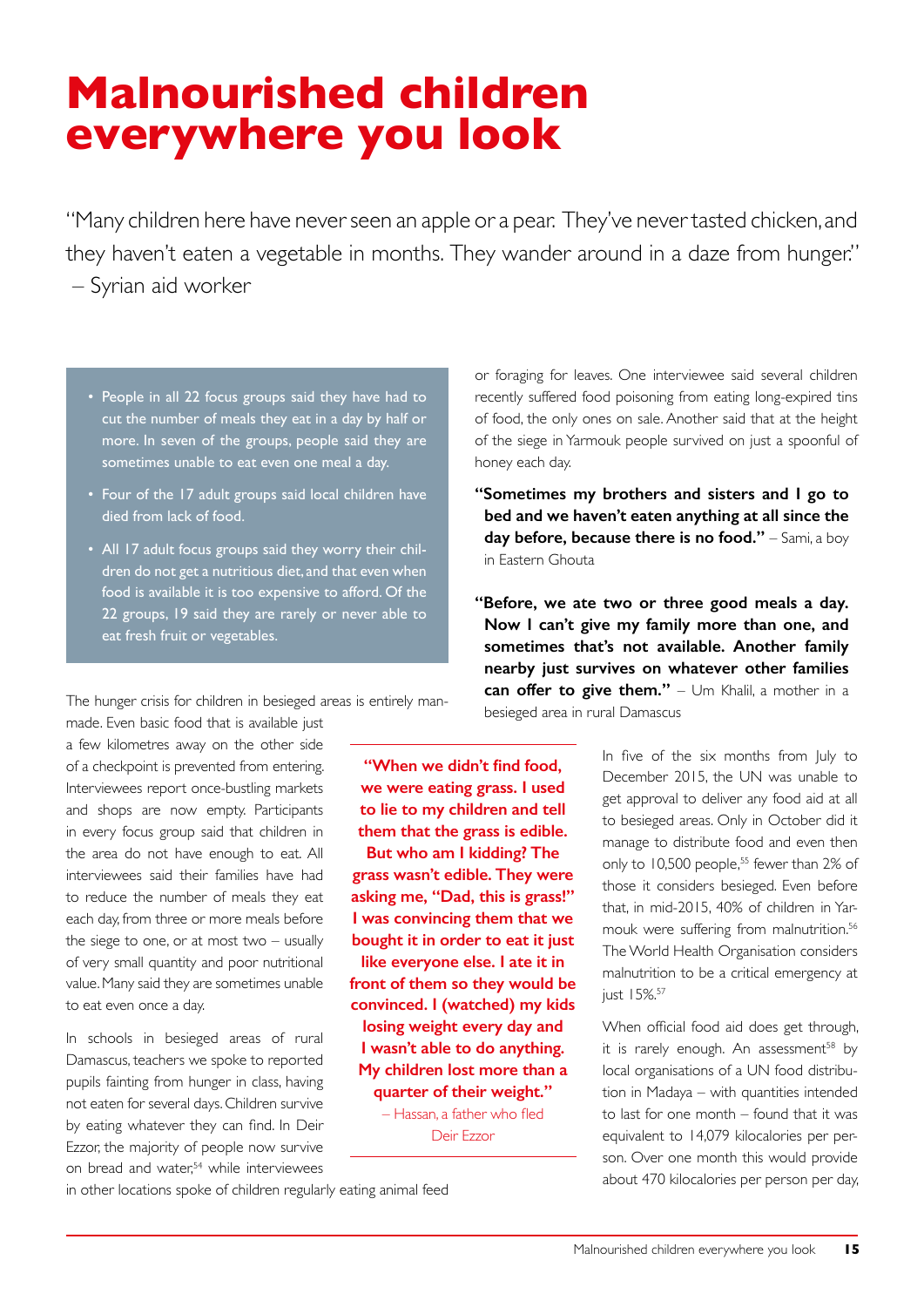less than a quarter of the 2,100 kilocalories recommended by Sphere standards, the internationally recognised minimum standards of assistance in humanitarian crises.<sup>59</sup>

As well as chronic malnutrition, interviews with medical staff and parents suggest that children suffer extensively from vitamin and mineral deficiencies. Meat and fresh fruit and vegetables are particularly scarce – one family said it gets 250 grammes of meat to share once every two months, while others reported even less. People in 19 of the 22 focus groups said they are rarely or never able to eat fresh fruit or vegetables. The lack of electricity has forced bakeries to close and families report having to queue for hours to buy bread and other basic supplies. Many bakeries and marketplaces have also been destroyed by bombing.<sup>60</sup>

All the besieged areas reportedly suffer from severe food shortages; however exactly what food is available varies between locations. Many families rely on the food parcels that are smuggled in by local aid agencies whenever possible, usually containing limited supplies of sugar, wheat, beans, lentils, tea and rice. In some areas, traders from outside profit from the situation by bribing checkpoint guards to allow them to bring in and sell food at exorbitant prices. Elsewhere, people have developed networks of underground tunnels from old water or sewage systems, enabling them to smuggle food; these are frequently destroyed and have to be dug again. Many interviewees described the tunnels as their lifeline, and the main way for food to get into markets.

**"Since the siege began I've lost a third of my weight. Fruits aren't available for us. Sometimes merchants can bring in some fried cornbread, but most of the market stalls just sell some local vegetables and grass or herbs."** – Marwan, a boy in Eastern Ghouta

Parts of Eastern Ghouta and Northern Homs were traditionally important agricultural areas, but farmland has been extensively bombed and farmers are often unable to access their fields. In Foah and Kefraya up to 70% of farmland is now reportedly inaccessible and shelling destroyed thousands of acres of wheat and barley.61 Some farmers have been able to establish small plots in gardens or on rooftops, but in urban areas without such agricultural ties, people are more reliant on food from outside, and are therefore even more vulnerable to the siege.

#### **THE IMPOSSIBLE TASK TO MAKE ENDS MEET**

Tightened siege conditions have resulted in spiralling costs of food, fuel and other daily necessities. Many families do not have a regular income, but even if they do, information gathered by Save the Children suggests it is rarely more than \$120 per month or \$4 per day. For an average family of six this means a struggle to afford even the bare minimum for day-to-day survival.

In Madaya in January 2016 – one of the most extreme cases – Save the Children received reports that shortages had pushed the price of staples like rice and wheat above \$200 per kilogramme, with most families unable to afford more than a tiny spoonful; the cost of 100 grammes of powdered baby milk rocketed to \$31. However, even in most siege situations food staples are unaffordable and vastly more expensive than in locations outside the siege.

Comprehensive market assessments are rare and are urgently needed. However, anecdotal and informal reporting indicates some recent examples of prices in besieged areas:

#### **Food**

• In Deir Ezzor a bundle of bread can cost SYP 800 (approximately  $$2$ ),<sup>62</sup> 1kg of sugar SYP 5,000 ( $$12$ ), a litre of oil SYP 6,000 (\$15), and 1kg of lamb meat SYP 13,000 (\$32).<sup>63</sup>

- Interviewees in Moadamiyeh reported a 1kg bag of rice or lentils costing \$10, and sugar at \$14 per kg.
- Interviewees in Eastern Ghouta reported a 500g bag of bread costing \$2–3 and 1kg of rice at \$2.30 – nearly ten times the price of \$0.25 before the war.
- In parts of Northern Homs province the price of a bundle of bread, at \$1.25, is 900% higher than in the nearby city.<sup>64</sup>
- In Deir Ezzor, the price of a standard dry-food basket has increased by 978% over the past year as the siege has tightened, and is now more than eight times higher than the price in Damascus.<sup>65</sup>

#### **Fuel**

- In Moadamiyeh, one litre of fuel to run a generator for a few hours costs up to SYP 8,000 (\$20). Interviewees said at one point it rose to \$32 per litre.
- In parts of Eastern Ghouta, where some fuel is brought in through tunnels, interviewees reported a litre of fuel costing \$2.20 compared with \$0.30 before the war.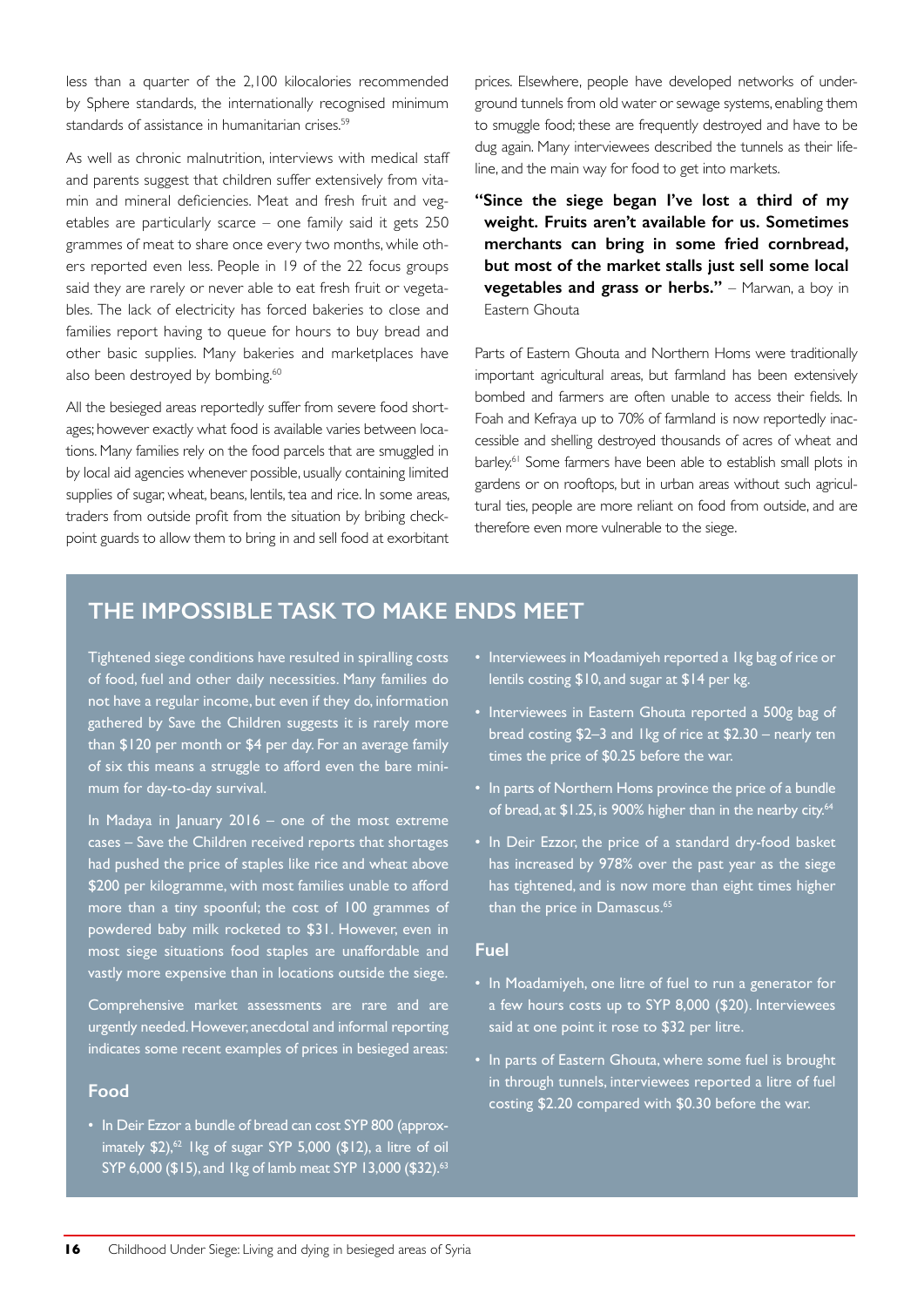#### **SUPPORTING NUTRITION UNDER SIEGE**

With food supplies so irregular, many interviewees spoke of the need for donors and international agencies to support longer-term programmes that help populations in these areas to earn income and feed themselves, rather than depending on one-off ad hoc food deliveries. Proposals included using brief windows of access to bring in long-lasting wheat, which can be stored for months during the height of the siege; fuel and flour to get local bakeries running again; seeds for farmers; and other measures to bolster the local economy.

The majority of people killed in Syria are men,<sup>66</sup> leaving many households of women and children only. Several Save the Children partners have started running vocational training and education classes for women – teaching literacy, computer skills, English, sewing and handicrafts – to help them earn money wherever possible. Others run projects to support local farmers to increase production despite the challenges of the siege.

Even when a small amount of food is available, most families surveyed say they cannot afford to buy it. While prices across Syria have risen due to the conflict, prices in besieged areas

300 grammes of food, but over the past year the same budget has only been able to provide 200 grammes.

are often highest of all. Just a few kilometres from Damascus, food and goods can cost more than five times as much as in the capital. Years of war and siege have destroyed the local economy and paid employment is even more scarce than food. In Eastern Ghouta, unemployment is estimated at around 80-90%;<sup>67</sup> in another area a local aid worker estimated that only around 5% of people have a steady income. Rising prices have

also undermined the provision of  $aid - one$  agency running a community kitchen used to provide people with a meal of

**"The siege imposed on us was progressive … first bread was missing, then sugar, then rice and the most basic needs. Ultimately the siege became tight and nothing was left."** – Zeinah, a mother in Eastern Ghouta

Mothers in all 11 female focus groups reported challenges in providing milk for infants and young children, highlighting a worrying and dangerous lack of information about breastfeeding. In Syria, breastfeeding was not widespread prior to the conflict with only 43% of children under six months exclusively breastfed. However, exclusive breastfeeding is the best way to ensure that infants under six months get proper nourishment. In besieged areas and other emergency situations, where children's risk

of malnutrition is already high, breastfeeding can save lives by providing vital protection from infection and malnourishment.



A man holds his child's hand as they walk through the rubble, having survived an airstrike in eastern Ghouta. (Photo: Amer Al Shami)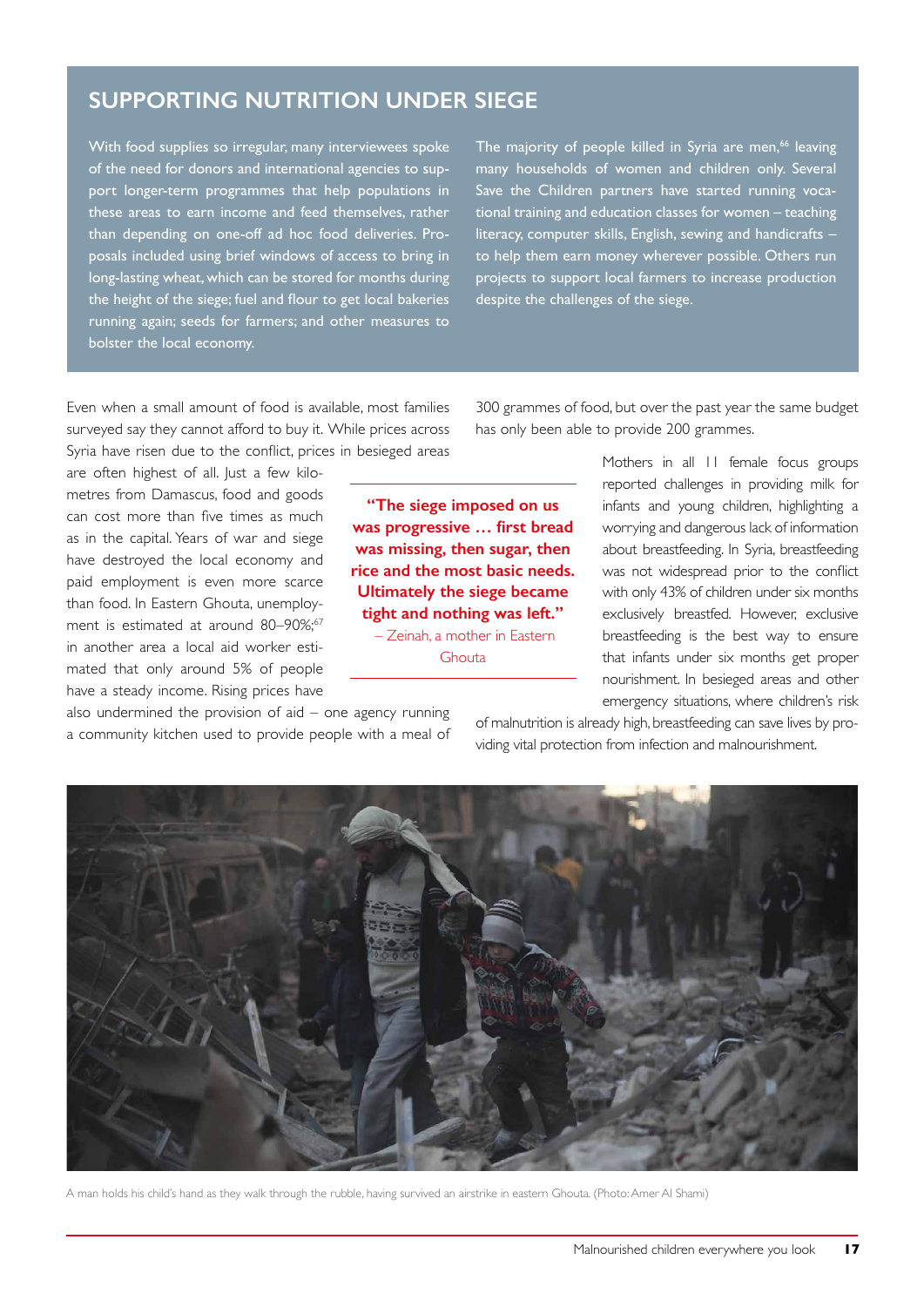

The playground of a kindergarten destroyed by airstrikes in Eastern Ghouta. (Photo: Amer Al Shami)

**"The situation is miserable for breastfeeding mothers. There is no formula available and the breast milk is not sufficient because of the lack of nutrition. This is why mothers' and infants' health is so bad."** – Hala, a mother in Northern Homs

All but the most severely malnourished mothers can breastfeed effectively but a lack of information about the benefits of breastfeeding, coupled with huge psychological shocks, means that new mothers may not see its value. The lack of breastfeeding support has led to a common but incorrect belief that infant formula is necessary when mothers are malnourished. Such misinformation is potentially life-threatening in besieged areas, where formula is scarce, expensive and unsafe when used in unhygienic conditions and without clean water.<sup>68</sup>

The focus groups highlight the need for more support and information to help women in besieged areas to see breastfeeding as a life-saving alternative.

**"A relative's infant son died from malnutrition because of the lack of formula and food for children. His mother wasn't able to breastfeed him because she was in such poor health."** – Um Tarek, a mother in Misraba

#### **INNOVATION UNDER SIEGE**

Despite the difficult conditions, many of the communities under siege are extremely resilient. Most areas have no electricity supply and fuel is scarce and extremely expensive. Innovative local aid agencies and communities are exploring alternative ways of generating power to cook, bake bread or pump water.

Solar-powered cookers reflect the sun's rays towards the kettle, quickly bringing it to the boil. A smaller family-size solar oven has also been developed, made of a wooden box lined with aluminium foil. It works best with pots of stew, which can be cooked in about 45–50 minutes. The units are made with basic and locally sourced material. Relatively few have been provided so far – and some of the test units have been destroyed by bombing – but with more support the project could be scaled up.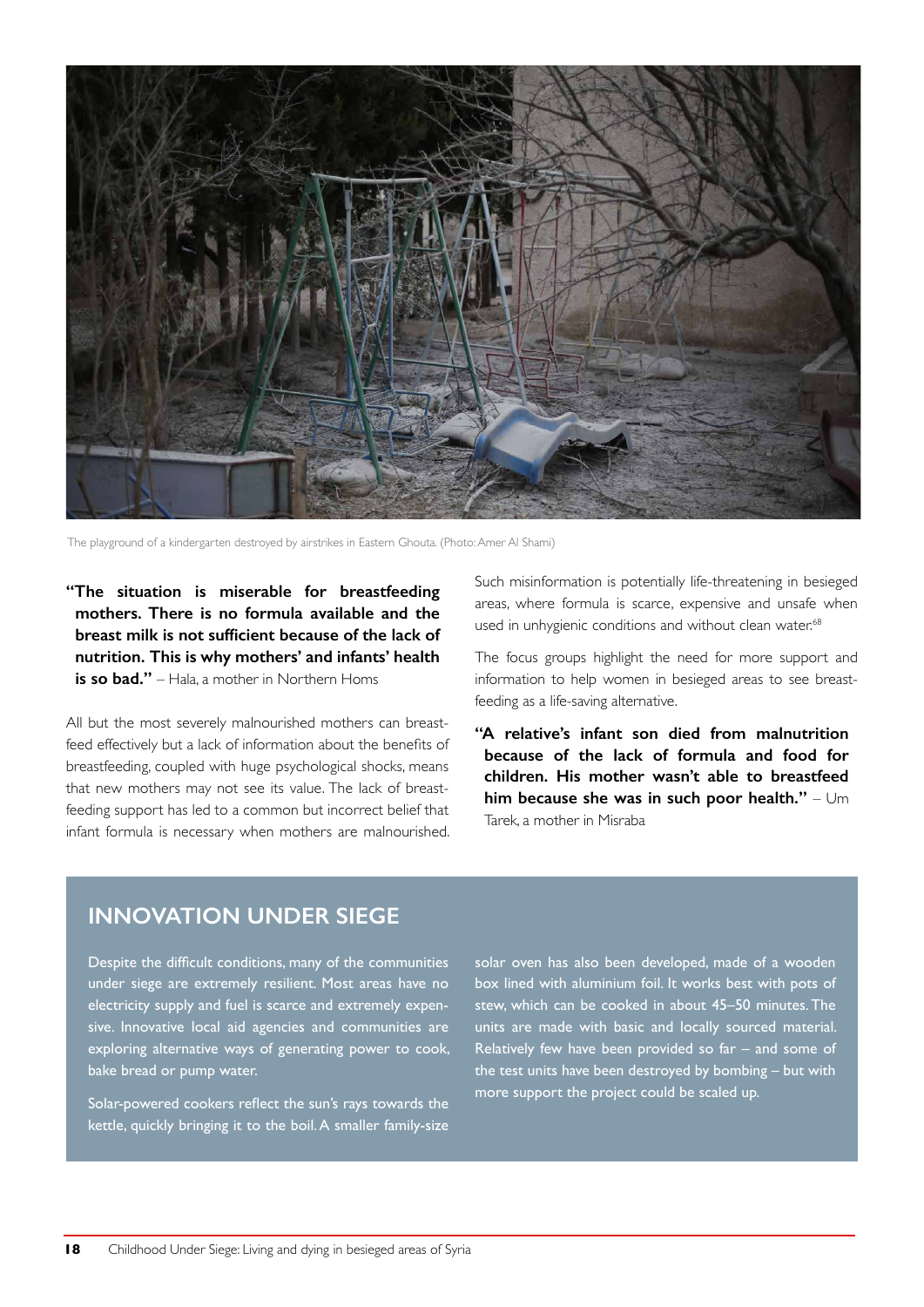## <span id="page-18-0"></span>**A generation of children under siege**

"Here there are no children anymore, there are only small adults."

- Rihab, a mother in Eastern Ghouta
	- All five of the children's focus groups said they live in constant fear of bombing and shelling.
	- All 17 adult groups noted significant changes to their children's behaviour during the siege.
	- 13 of the adult groups worried that their children are becoming increasingly aggressive, while 14 said children had become afraid, depressed or withdrawn.
	- 16 of the 22 groups said that children increasingly have to take on 'adult' tasks such as gathering water or firewood, or working to support their families.

Hundreds of thousands of children are trapped in besieged areas in extreme danger, and children are killed with shocking regularity. In a two-week period in December 2015, airstrikes killed at least 29 children in besieged areas of Eastern Ghouta alone.<sup>69</sup> Human rights groups have accused the Syrian gov-

ernment of using internationally banned weapons, including sarin gas and cluster bombs, on besieged areas, and of systematically using explosive weapons and barrel bombs in populated areas where harm to civilians is inevitable.<sup>70</sup>

In 2015, 22% of aerial bombardments in Syria were on areas that are now classified by the UN as besieged. More barrel bombs, which show less precision and strategic military intent, are dropped on besieged areas than on any other areas. This trend of attacks on besieged locations has dramatically increased in the latter

part of last year.<sup>71</sup> Residents of Darayya reported being hit by 40 barrel bombs a day in late 2015.72 Landmines and sniper fire also led to many civilian casualties as residents, including children, tried to escape.

Places where children should feel safe have become deadly, with schools, homes and playgrounds all attacked. Many children's homes have been bombed and are missing doors, windows and insulation for the cold winter months. In September 2015, just after the holy Eid festival, dozens of children went to a local playground in Al Waer. The playground was hit by shelling, killing many of the children.<sup>73</sup>

Despite the severity of sieges, and all the problems faced by children living in these areas, nearly all children interviewed for this report said that it is the shelling and airstrikes that frighten them most of all.

- **"The thing I am most afraid of is the shelling and the planes and the bombs – as you can hear happening now while I'm telling you this."** – Mounif, a boy in Eastern Ghouta
- **"When I hear the sound of a shell or a plane then I get very afraid and I hurry to escape and hide under my bed."** – Ahmed, a boy in Douma

The war and the siege have left deep psychological scars on children, many of whom have witnessed extreme violence. Parents, teachers and health workers all report a range of common symptoms among children in their care, including bed-wetting and involuntary urination during class; recurrent nightmares; stuttering and speech difficulties; and social isolation. Mental health services are rarely available<sup>74</sup> and parents in all focus groups were concerned at how their children's behaviour has changed during the siege. Parents in 13 of the 17 adult

groups said that children are becoming more aggressive, while many others noted that they have become increasingly withdrawn, depressed and isolated from friends. Many interviewees spoke of children losing hope for the future.

**"All the days are similar to each other; the only new thing is what time the shelling comes. I spend my time hiding in the house, afraid of being struck. We have adapted and get used to [living under siege] but the shelling is the thing which scares us a lot and it is not possible to get used to it."**

– Anas, a boy in Eastern Ghouta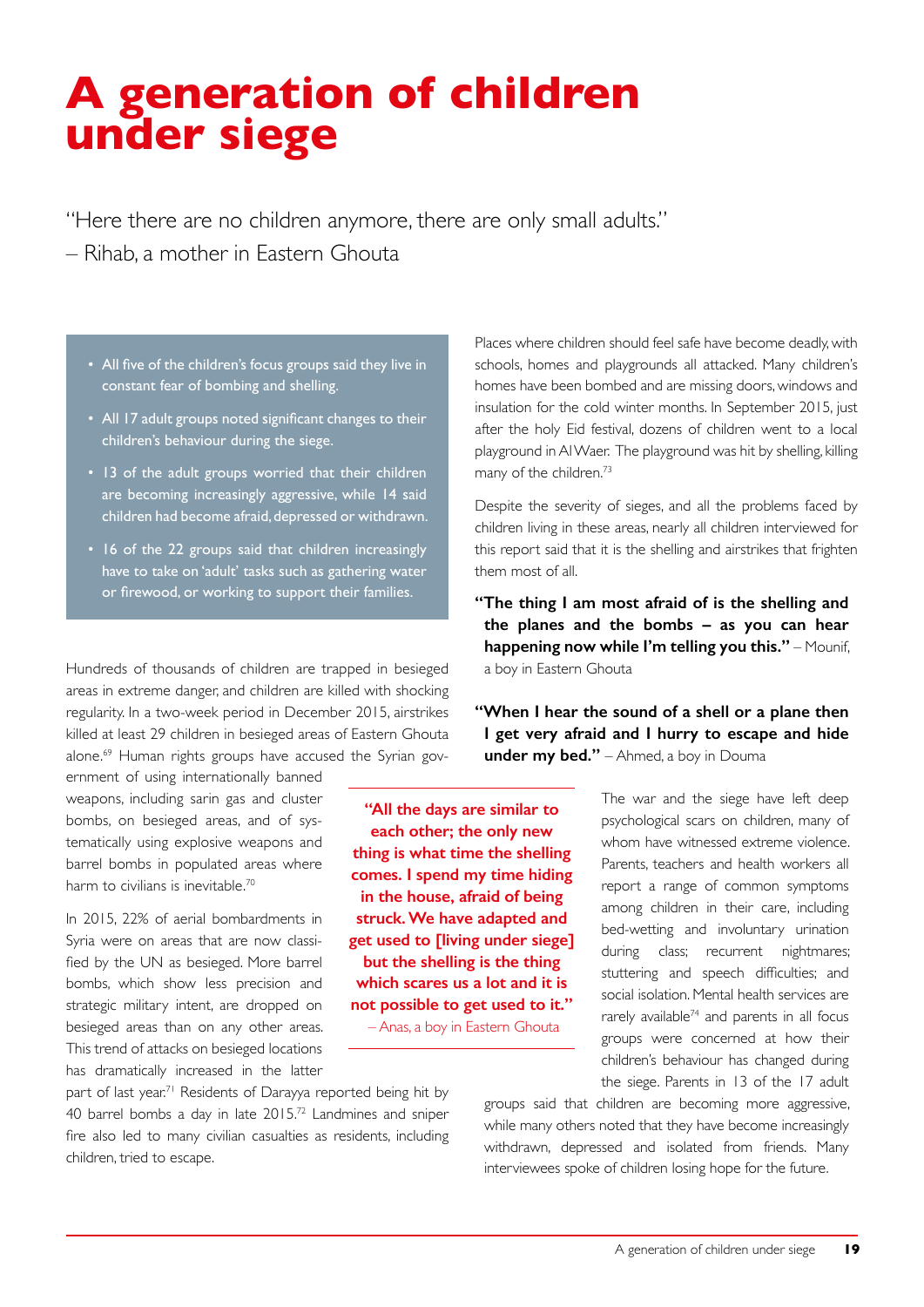**"Because of the continuous shelling the children spend their time alone, away from friends and away from the sun in the basements. My son became more introverted and aggressive."** – Abu Ziad, a father in Zamalka

Such traumatic events, as well as long-term effects of chronic

malnutrition, are likely to affect children for many years to come, long after the sieges finally end.

Whether due to poverty or the death of parents, many children have had to take on adult responsibilities in looking after their families. Children are often forced into work, labouring on farms or in mechanics' workshops, or scavenging the streets for anything that can be eaten or sold. Many

spend several hours a day collecting firewood or plastic to burn for heat. This comes with additional risks, as there have been reports in some areas of children being abducted while gathering wood.75

**"In the current situation children have become like a father and mother. They have to provide firewood, water, wheat, take care of their younger siblings …"** – Mamdouh, a father in Douma

Armed groups also prey on the hopelessness and desperation of children and recruit them to fight on the front lines or scavenge resources. Peer pressure drives some children into armed groups, while for other hungry youths, joining a military group can be one of the only ways to get a daily meal. Some armed groups reportedly pay as much as \$150 a month, with others around \$50 or less. "As soon as you turn 12 the pres-

> sure is there to pick up a gun and fight," said one local aid worker, who noted that the absence of schools has created a vacuum for military and extremist groups to fill. In some areas interviewees said children as young as eight are targeted for recruitment. A local council representative in a besieged area told us: "The unemployment and lack of opportunities for the future has caused youth to join lihadi

organizations to get money and help their families."

Other interviewees said religion provides their only source of hope:

**"The long siege forces people to try and cope with this new difficult situation, because nothing can be done. Religion gives people the patience they need to face the siege. They wait for a solution from God only, because the entire world has** 



**"The situation made children's behaviour more violent. Even when they play, they play about armies, wars, tanks, soldiers. Their mental state is affected too."**  – Farah, a mother in Eastern Ghouta

Children sit around an empty can in which they have lit a fire to keep warm in a city in eastern Ghouta. (Photo: Amer Al Shami)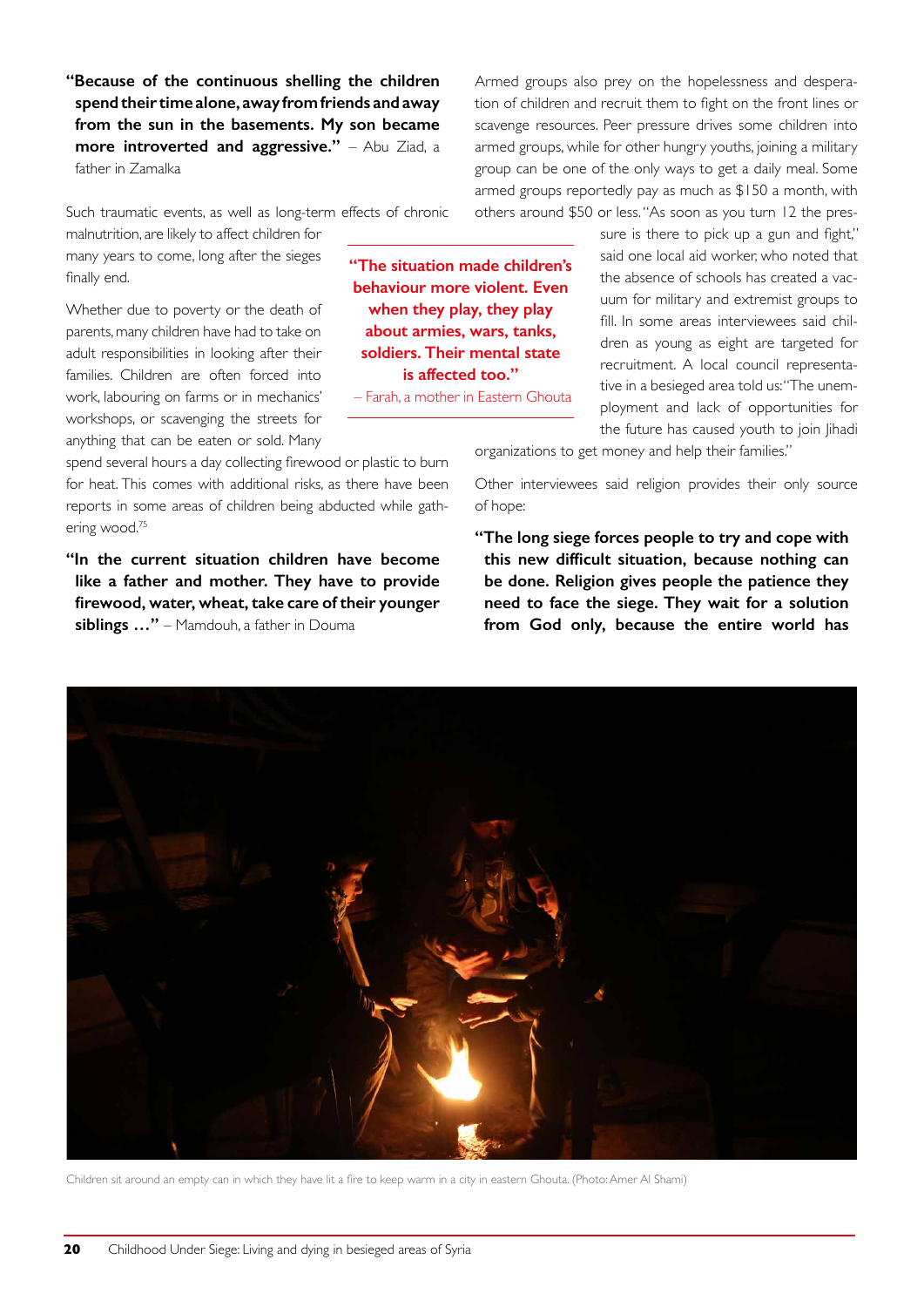**participated in the siege. All we get from the world are fake promises."** – Sandra, a university

The siege has caused the breakdown of family units and traditional social structures. The separation of families was a com-

student in Northern Homs

Aid workers noted an increase in reports of sexual abuse of adolescents, and of teenagers turning to drugs to alleviate the daily misery. They also noted that children begging and committing petty crime were on the rise: responses to their desperate poverty. In the few areas where there is electricity, interviewees reported that young people have turned to social media as a means of escapism, and to find friendships with people in 'normal' areas.

**"When the shelling was happening the children were getting scared. My children were so scared to the point they were wetting themselves. I also saw four children that were hit by the shelling. It was so tragic. I couldn't even watch what was happening. Some children lost their limbs."**

– Hassan, a father from Deir Ezzor

mon theme in focus group discussions, as parents go missing or are left on the other side of newly established checkpoints. In some schools supported by Save the Children, teachers said up to 60% of the pupils have been displaced or separated from their families.

**"(My mother) told us that she would go for a month only. It's been two years since she left. She tried to come back but couldn't."**  – Mariam, a girl in Northern Homs

Um Jalal fled the shelling around her home

with her three children:

#### **SUPPORTING CHILDREN UNDER SIEGE**

Local aid agencies – including those supported by Save the Children – have set up Child Friendly Spaces. However, as one aid worker noted,

**"[The spaces] can never be totally safe as we can never be sure where the planes will bomb."**

Mohammed, an aid worker running one of the Child Friendly Spaces, explains:

**"We run educational and recreational activities six days a week, for children under eight years old. It's the only place where they can learn, socialise and express themselves freely, and there are psychological support sessions for children who are particularly traumatised. We also offer advice to parents on how to deal with their children's nightmares and bed-wetting. In times of war, children not only suffer from the direct consequences of violence but also from its impact on their parents, who do not know how to protect their family."**

**"I thought it would be just for a month, but after the third month my husband tried to get back to the house to bring clothes and other things for the children, but they wouldn't let him bring anything through the checkpoint."** 

Her husband, Ahmed, tried to look for work but was stopped at a checkpoint and taken away:

**"I haven't seen him since. After their father was taken, my daughter tried to kill herself. My son failed his school class – he couldn't put his thoughts together. The pressure and conditions inevitably affect the children's psychology."**

Some communities report an increase in child marriage during the years of siege, as parents unable to provide for their daughters marry them off to someone in a position to take on the responsibility and ensure their protection. Rising unemployment and the daily stress of living under siege also causes tensions at home: one focus group of women in Eastern Ghouta reported more than 150 cases of divorce in three months, an unusually high figure for the area.

The war has created a large number of orphans in besieged areas. There are no formal support networks for these children, though many are taken in by relatives or family friends. Some are supported by local NGOs, but others have to fend for themselves.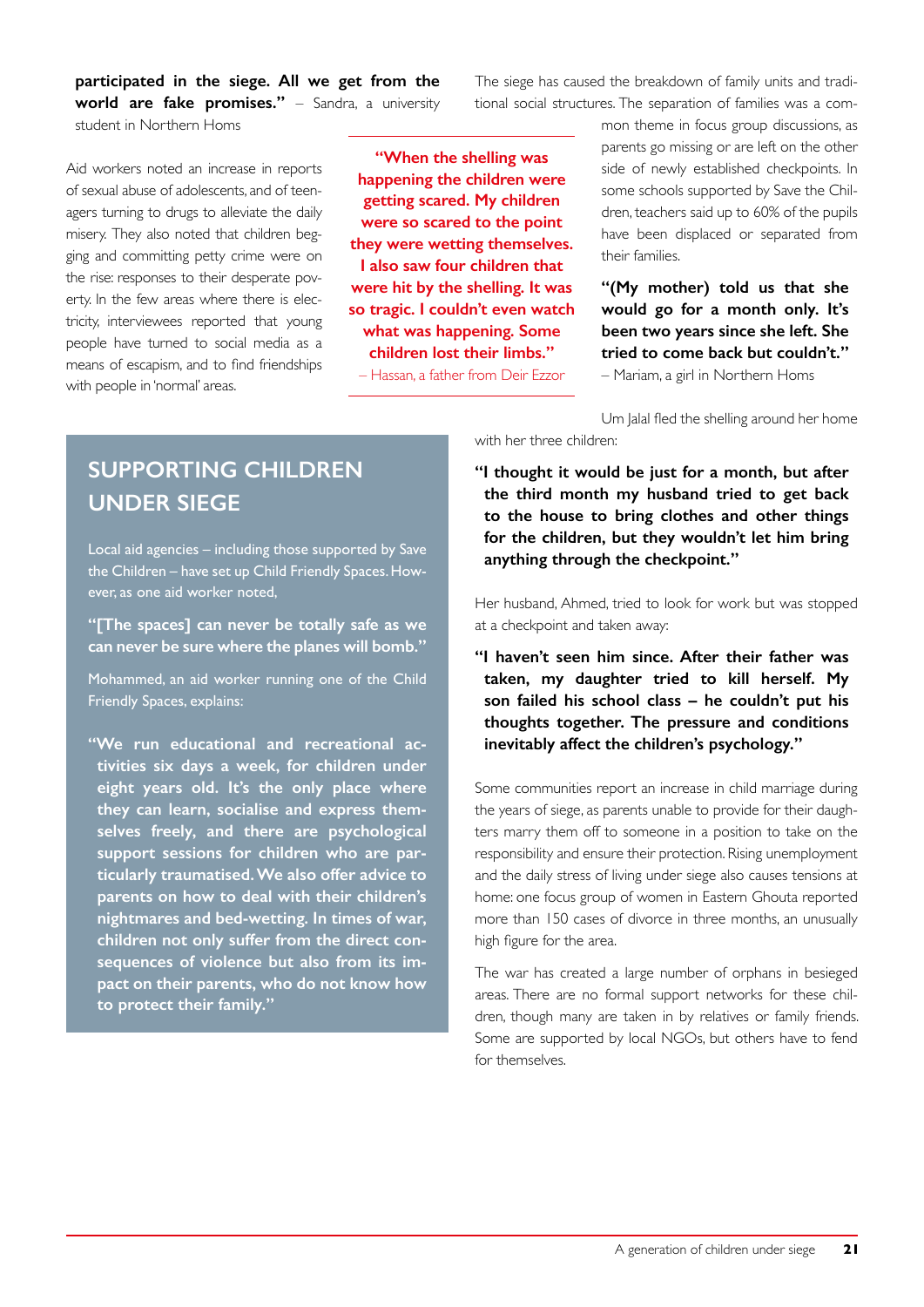# <span id="page-21-0"></span>**A lost education**

"My mother does not allow me to go to school as she is too afraid and she wants to protect me and my siblings from the bombings" – Bana, a girl in Northern Homs

> **"This is not just a siege on food and medicine … it's a siege on knowledge."** – Syrian aid worker

- In 11 of the 22 groups there were children who are unable to attend school, or parents whose children were unable to attend school.
- 10 of the 22 groups said that children were sometimes too afraid to attend school, for fear of bombing or shelling.
- Seven of the 17 adult groups worried that even when children can go to school the quality is far lower than before the siege.

In the desperate search for food and medicine, longer-term needs such as education are often overlooked. However, most interviewees were concerned that the huge disruption to education could create a 'lost generation' of children in besieged

areas. In some places, interviewees said that half or more of children are unable to attend school because of lack of facilities or insecurity. Even many of those who can attend have missed months or years of schooling due to frequent displacement or the bombing of schools. The town of

Moadamiyeh had 22 schools before the siege; 15 have since closed down and the remaining seven are damaged.<sup>76</sup>



Books and papers lie on the ground in a destroyed school in Eastern Ghouta. (Photo: Amer Al Shami)

Education across Syria is under attack. There have been more than 4,000 attacks on schools over the past four years, from bombing and shelling of buildings to armed groups taking over classrooms for use as military bases, detention centres or torture chambers.<sup>77</sup> The UN estimates that one in four schools in Syria has been attacked. School enrolment – close to 100% in many areas before the war – has plummeted, with more than 2 million children in Syria now out of school. Decades of educational progress has been reversed in a few years.

Interviews with pupils in besieged areas show the daily fear when they are in school:

**"When I'm at school and I hear the planes I can't return home and we are told to go to the basements until the situation is a bit calmer. If the shelling becomes too intense then the school cancels lessons for the day."** – Fathi, a boy in Eastern

Ghouta

**"We cannot send our children to nurseries and schools for fear of bombings."** – Shayma, a mother in Eastern Ghouta

Many schools in besieged areas face short-

ages of basic resources such as textbooks, stationery and desks. With no electricity or heating, many schools are often only able to find or afford fuel to run generators for a few hours a day, and there are reports of desks being burned for firewood. Children who are malnourished and sleep deprived from bombings often cannot concentrate and do not have the energy to study.

- **"The children are always sick, coughing and sneezing and malnourished. The classrooms are cold as there's no fuel and we can't afford wood."** – Nayef, a Syrian aid worker whose organisation supports schools in besieged areas of rural Damascus
- **"There is one nursery but it is out of service because of the constant power cuts and we don't have the fuel to keep it running."** – Samah, a mother and teacher in Northern Homs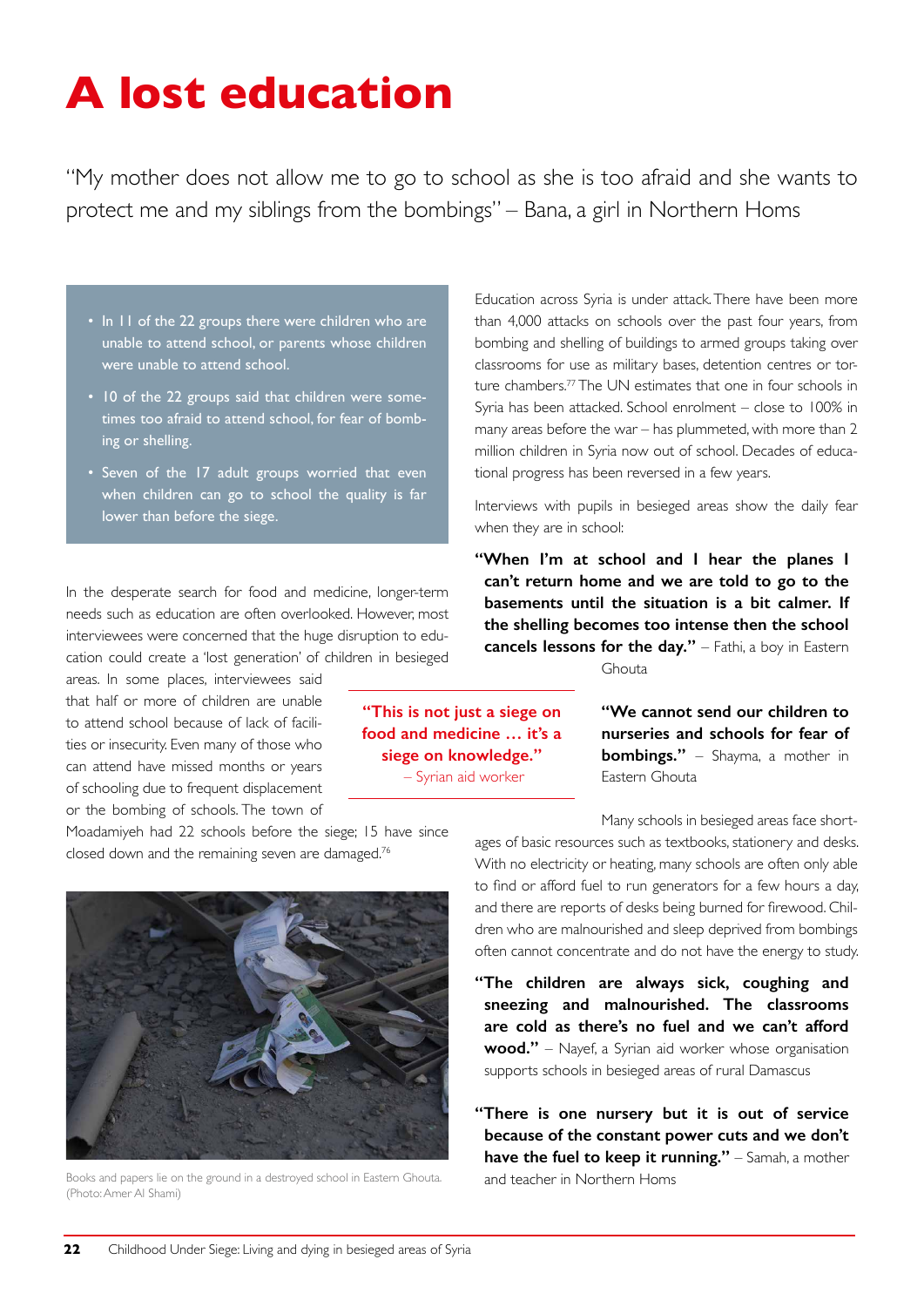#### **GOING UNDERGROUND**

Frequent barrel bombing and shelling has forced key parts of life underground. In besieged areas across Syria there are clinics, hospitals, schools and factories running as best they can in cellars and basements, where they hope to stay safe from airstrikes.

One school manages to teach more than 1,300 pupils in a web of underground classrooms. It used to operate above ground until two missiles directly hit one of the busy classrooms, killing several pupils and wounding many more. The school shut down while teachers looked for an alternative – eventually setting up a small room in a bunker, then expanding every term. Many of the children are orphaned or separated from their parents.

A shortage of teachers is another major challenge, with an estimated one in five Syrian teachers displaced or killed.78 The

restrictions on movement in besieged areas make it even harder to recruit teachers from outside or send in extra support. Students have to take their exams in government-run schools in order for their results and certification to be recognised. In some besieged areas near Damascus, students are allowed to leave temporarily to sit exams – interviewees noted that when they return they are stopped at checkpoints and any food or medicine with them is confis-

cated. Restrictions in Foah and Kefraya meant 1,900 students were unable to sit their examinations.<sup>79</sup>

Local NGOs and community groups have taken it upon themselves to continue running schools. They work with the limited number of teachers who remain – dedicated professionals who stay on, despite many no longer being able to receive a gov-

**"When I'm in class my thoughts are distracted and I'm afraid of the shelling – either for myself or for my family who are at home and I don't know whether they are safe."**  – Marwan, a boy in Eastern Ghouta ernment salary. Many also rely on parents, local volunteers or university students, and whatever materials they can find.

Where schools are able to keep running, teachers find the children extremely eager to learn. Interviewees also noted wider benefits in helping to keep children safe: preventing boys from being recruited into armed groups; giving girls other options beyond getting married; and giving them the tools to be increasingly self-reliant. Although difficult, provid-

ing education in besieged areas is extremely important as it gives children an opportunity for a sense of normality despite the dire situation.

#### **SUPPORTING EDUCATION UNDER SIEGE**

Save the Children partners support several schools in besieged areas through everything from rebuilding walls, doors and windows, to fixing water systems, providing textbooks, stationery and meals. They train teachers on emergency evacuation plans to get the children to safety in the event of an attack.

Some have set up free remedial classes in core subjects such as mathematics, Arabic, English and sciences, to help children who have missed terms. One local organisation has developed an intensive curriculum to help children catch up, cramming a year's worth of standard learning into just three months. School curriculums have had to be adapted to include extensive psychological support to children, helping them to cope with the stress, and

to socialise through puppet theatre, singing, painting and sports such as football.

With close support from teachers, some children have seen significant improvement in their well-being. One school administrator reported:

**"Khalil's older brother was killed and his father was unable to get to the area. He was wetting himself frequently and many pupils wouldn't play with him. With careful teacher support he now goes to the bathroom before every class and gradually he's begun to recover, feel safe and make friends. Today he's well liked and doing well in class."**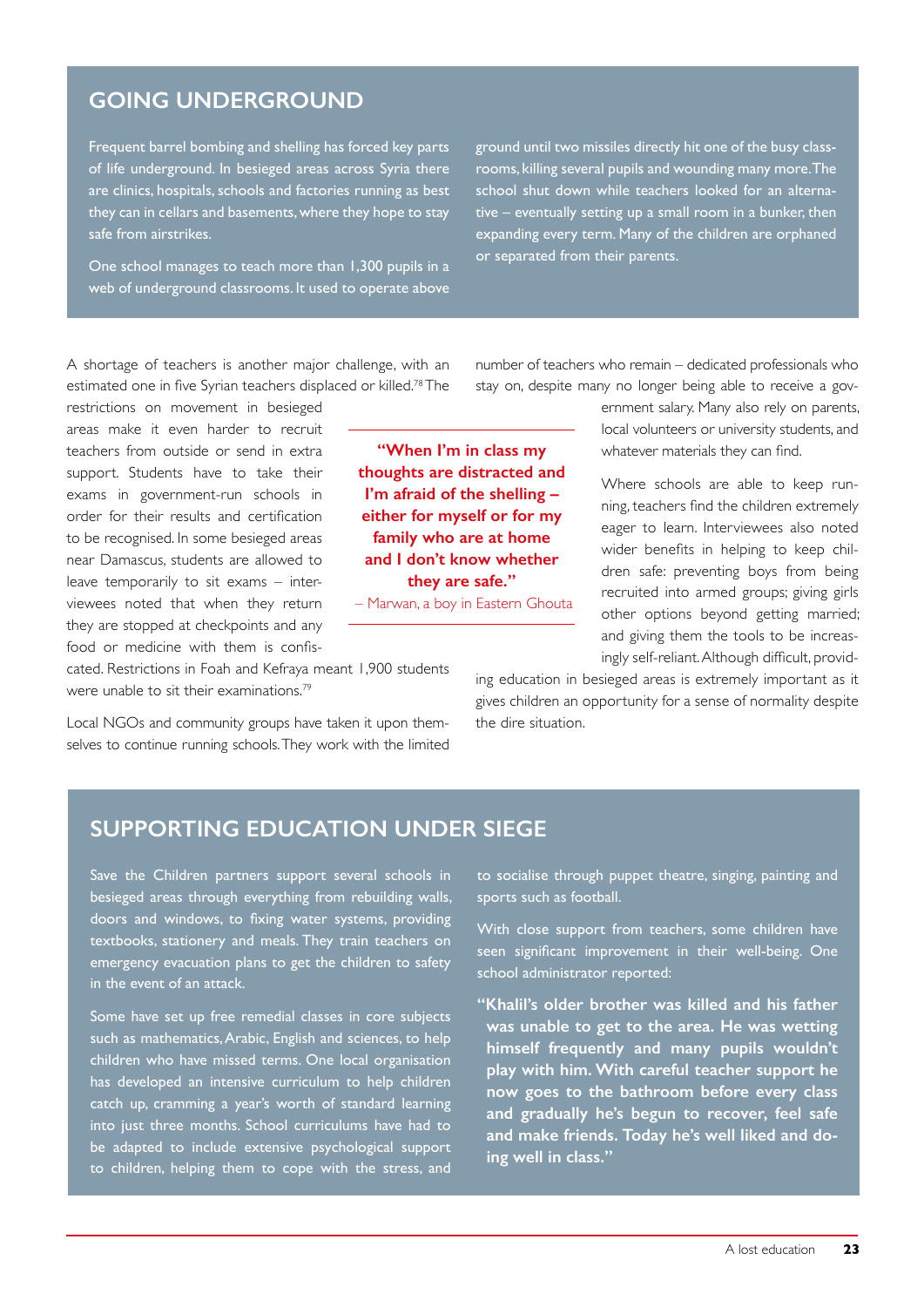# <span id="page-23-0"></span>**Recommendations**

As this report has shown, children in Syria are bearing the brunt of the sieges, and the consequences are devastating. Children in besieged areas are some of the most vulnerable and deprived in this brutal and lengthy conflict. They are being bombed, facing starvation and dying from preventable illnesses. Horrors that no child should witness or experience have become a part of daily life for children living under siege.

The UN Security Council has unanimously adopted six resolutions (2139, 2165, 2191, 2254, 2258 and 2268) that include demands for humanitarian aid to be allowed into besieged areas. While some recent progress has been made, these actions have not led to a tangible change in the situation on the ground. The members of the Security Council are failing to ensure that the parties to the conflict comply with their demands and their legal obligations, nor have they taken any action when faced with non-compliance.

Humanitarian assistance is a right under international humanitarian law, and wilfully impeding relief supplies as part of the use of starvation of civilians as a method of warfare is a war crime. After five years of suffering and ample evidence of the appalling situation in besieged areas, the international community cannot argue a lack of information. There can no longer be any justification for denying starving children, women and men access to the food, water and healthcare to which they're entitled.

#### **Save the Children urgently calls for the following:**

#### Parties to the conflict must:

- Immediately stop using sieges as a tactic in the conflict, and come to the negotiating table to finally agree an end to the violence that has shattered so many innocent lives.
- Ensure sustained safe passage for humanitarian agencies to deliver aid to populations in need, including the delivery of food, medical and heating supplies for emergency and life-saving operations. Priority should be given to the delivery of childhood vaccines, therapeutic food and nutrients for children and other child focused aid, given their increased vulnerability in siege situations.
- Allow free movement of civilians; and, in accordance with humanitarian standards, immediately facilitate the medical

evacuation of those needing life-saving treatment, with priority given to children.

• Cease all attacks on schools, hospitals, and other critical civilian infrastructure, and refrain from using explosive weapons with wide-area effects in populated areas; and ensure that their obligations to protect civilians are met.

#### The UN Security Council and those with influence over parties to the conflict, represented in the International Syria Support Group, must:

- Refrain from using aid as a bargaining chip for political negotiations, and de-link access negotiations from ceasefire and cessation of hostilities discussions. Hold parties to the conflict accountable for their obligations to facilitate the delivery of humanitarian aid to those in need.
- Undertake a UN Security Council Mission to besieged areas of Syria, given the failure to implement UNSC resolutions, and assess first-hand the dire situation, with a focus on ensuring sustained and unhindered humanitarian access.
- Support the new UN early warning system for highlighting needs in besieged areas and ensure the system is unimpeded in collecting and reporting data impartially; request that information collected through this mechanism is integrated in the monthly reports of the UN Secretary-General. Responsive actions should be taken based on the information received.

#### The International Syria Support Group Humanitarian Task Force must:

• Ensure sustained and consistent humanitarian access to besieged and hard to reach areas is granted by parties to the conflict, rather than one-off convoys. Agreement should be obtained for one single request for multiple, regular deliveries, rather than requiring individual approvals for every delivery. Ensure that vital items, including medical supplies, infant milk and fuel are not removed from convoys.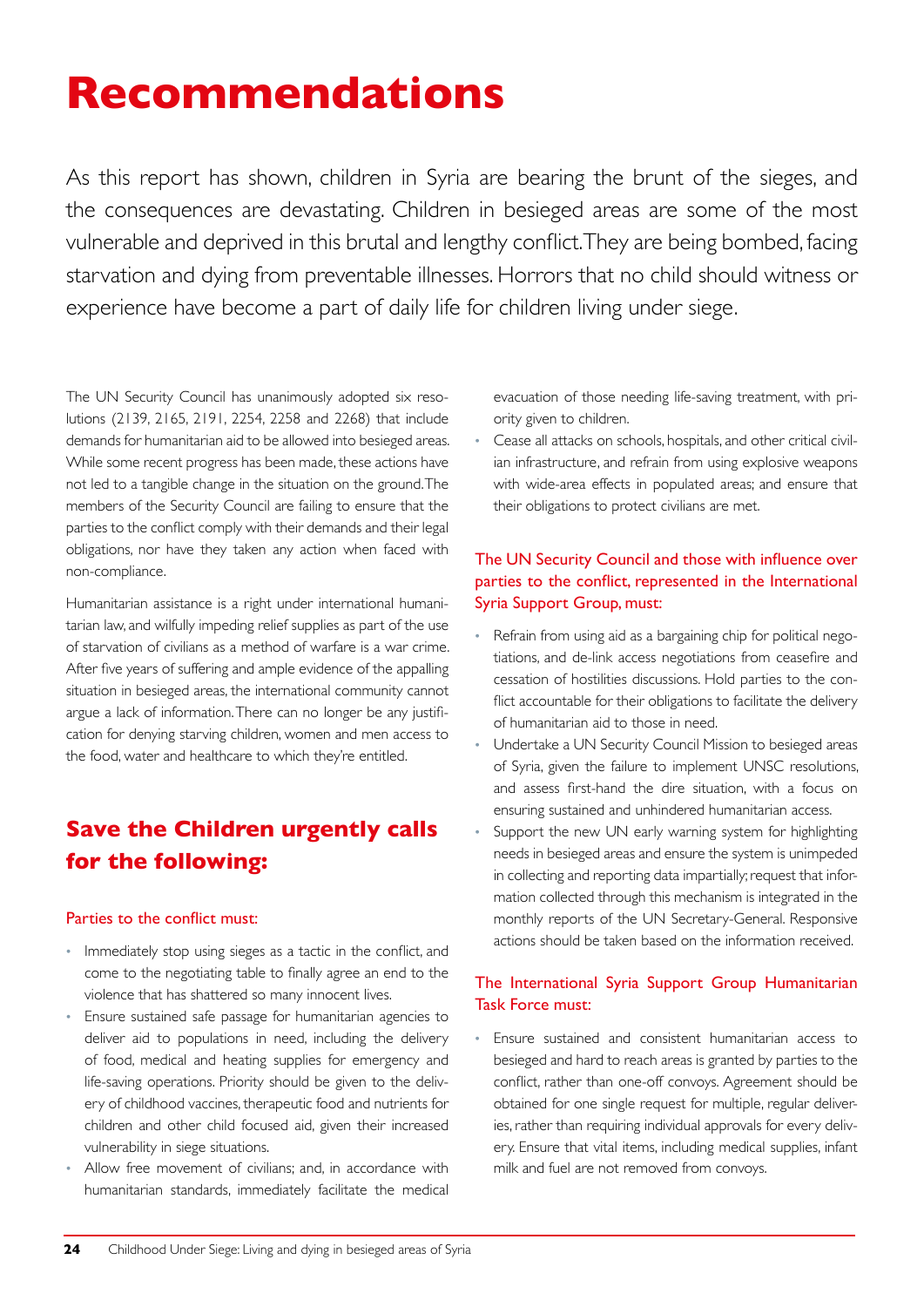

A Syrian child in the centre for amputee rehabilitation in Eastern Ghouta. (Photo: Amer Al Shami)

- Prioritise and secure medical evacuations and safe passage for all besieged areas, and make provisions for medical teams to consistently access besieged areas to treat and evaluate cases. In Madaya, where fewer than 40,000 people are besieged, 400 urgent cases have been identified where evacuation is required for life-saving medical treatment.
- Put in place a monitoring system for aid deliveries, with public reporting at a community level. This is to ensure convoys actually reach the people most in need, and avoid repeating incidents like Moadamiyeh in January 2016, when aid gets close to the population in need but does not reach them. This monitoring system should also include provisions to respond to any evidence that aid is being monopolized, tampered with or removed by any party to the conflict.
- Ensure consultation of local Syrian aid actors already delivering assistance in besieged areas, and where possible, support scaling up of their efforts without exposing them to further risk. Ensure that aid agencies delivering assistance unofficially do not suffer repercussions.

#### Donors must:

- Increase investments that support self-sufficiency of besieged communities, even while recognizing that the priority should be to work to lift sieges immediately. This should include more focus on delivering long-lasting, storable goods (such as wheat), and seeds to grow fruit and vegetables, when short delivery windows open.
- Scale up investment in innovative technologies, such as solar panels and solar cookers, as these can provide sustainable replacements to inoperative vital services.
- Be more flexible with funding, as partners often need to respond quickly to unexpected opportunities or constraints, as situations change rapidly and sieges tighten and loosen.
- Support education in besieged areas by training teachers and school personnel in conflict-sensitive approaches to education, including how to keep children safe while in school. All schools should have contextualised emergency preparedness plans and safety and security procedures.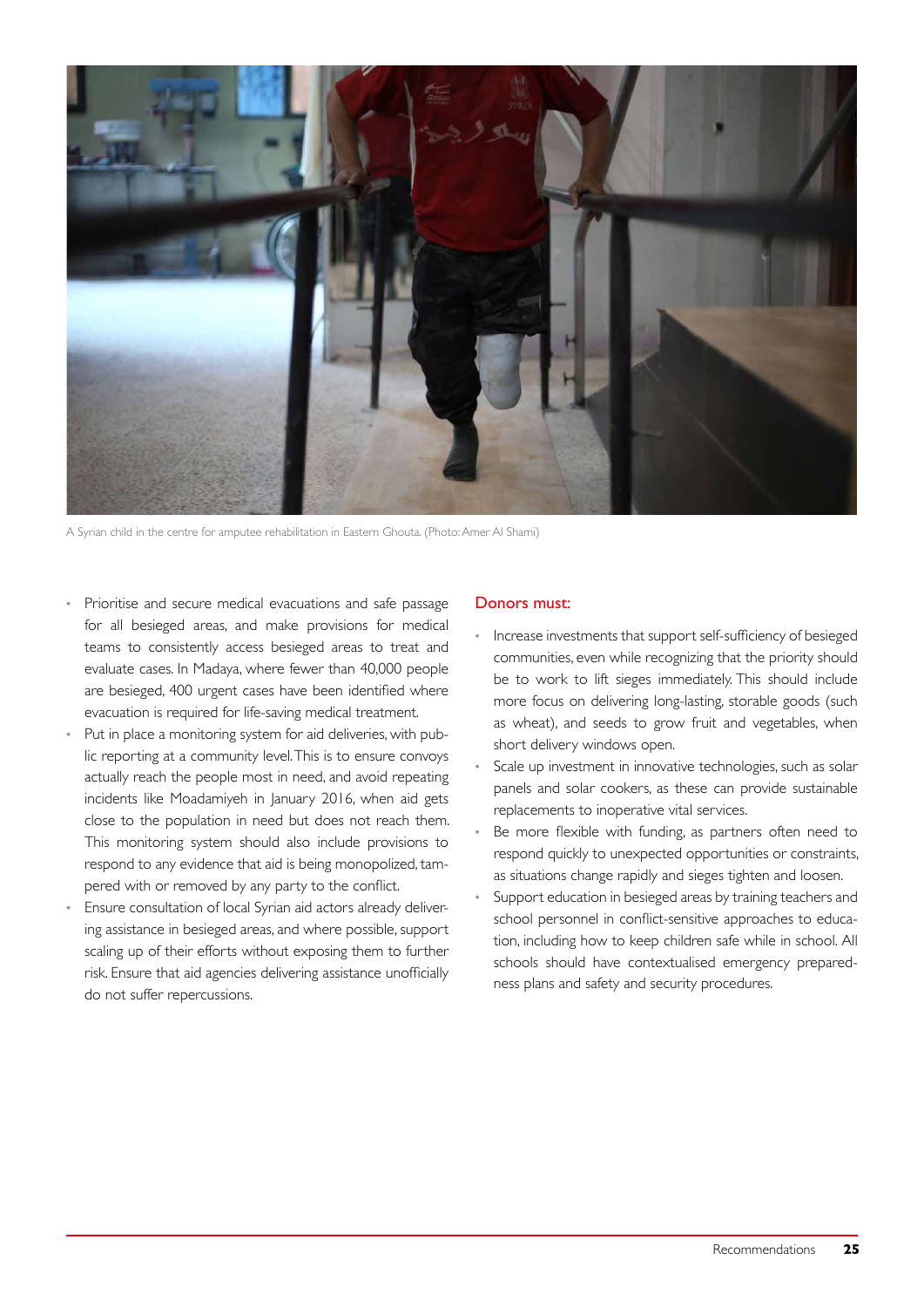# <span id="page-25-0"></span>**Endnotes**

- 1 This number is calculated based on the overall percentage of children in Syria applied to the population in besieged areas
- 2 UN News Centre, Secretary-General Ban Ki-moon, 'Opening remarks at press encounter', New York, 9 April 2015, http://www.un.org/apps/ news/infocus/sgspeeches/statments\_full.asp?statID=2562#.VsC1ubJ96M8 accessed January 2016
- 3 For example: UN Security Council Resolutions 2139, 2165, 2191 (all in 2014), 2254, 2258 (in 2015) and 2268 (in 2016)
- 4 Estimates of how many people live under siege vary. However, the UN estimates that 486,700 people now live in 18 besieged areas, compared with 212,000 in 11 areas in February 2015.
- 5 Based on information obtained by credible humanitarian third party reporting mechanisms
- 6 UN Secretary-General, *Report of the Secretary-General on the Implementation of UN Security Council Resolutions 2139, 2165, 2191 and 2258*, 21 January 2016, S/2016/60, paragraph 48
- 7 Idem, paragraph 49
- 8 Idem, paragraph 63
- 9 Focus groups and in-depth interviews were carried out in January and February 2016 in eight locations: Douma, Zamalka, Beit Sawa and Mesraba (all Eastern Ghouta/rural Damascus); Moadamiyeh (southern rural Damascus); Houla-Kafr Laha and Houla-Taldo (rural northern Homs), and an anonymous location under siege in northern rural Damascus. Douma, Zamalka and Moadamiyeh are all on the UN besieged list; the others are classed by the UN as 'hard to reach' and are considered besieged by other assessments.
- 10 These were carried out in February 2016 and include families from Deir Ezzur, Eastern Ghouta and Northern Homs. These interviews were conducted by Save the Children staff.
- 11 UN Office for the Coordination of Humanitarian Affairs (OCHA), Syrian Arab Republic Crisis Overview: Key Figures, [http://www.unocha.org/syria,](http://www.unocha.org/syria) accessed February 2016
- 12 Syria Regional Refugee Response Inter-Agency Information Sharing Portal, Total Persons of Concern, [http://data.unhcr.org/syrianrefugees/regional.](http://data.unhcr.org/syrianrefugees/regional.php) [php](http://data.unhcr.org/syrianrefugees/regional.php), accessed 17 February 2016
- 13 UN, Department of Public Information*, Alarmed by Continuing Syria Crisis, Security Council Affirms its Support for Special Envoy's Approach in Moving Political Solution Forward*, SC/12008, 17 August 2015, [http://www.un.org/](http://www.un.org/press/en/2015/sc12008.doc.htm) [press/en/2015/sc12008.doc.htm](http://www.un.org/press/en/2015/sc12008.doc.htm) accessed February 2016
- 14 Syrian Centre for Policy Research, *Confronting Fragmentation: Impact of Syria Crisis Quarterly Report*, February 2016, p. 61
- 15 The Syrian government, the USA, the Russian Federation, the UK, France, Australia, Bahrain, Canada, Israel, Jordan, Lebanon, Saudi Arabia, Turkey and the United Arab Emirates have all reportedly carried out military action.
- 16 Interviews with local aid agencies in January 2016 17 Syrian American Medical Society (SAMS) *Slow Death: Life and Death in Syrian Communities Under Siege*, March 2015, p. 29
- 18 OCHA, *Joint Statement on hard-to-reach and besieged communities in Syria*, attributable to Yacoub El Hillo, UN Resident and Humanitarian Coordinator in Syria and Kevin Kennedy, Regional Humanitarian Coordinator for the Syria Crisis, Damascus, 7 January 2016
- 19 UN Secretary-General. *Report of the Secretary-General on the Implementation of UN Security Council Resolutions 2139, 2165, 2191 and 2258*, 21 January 2016, S/2016/60, paragraph 52
- 20 UN OCHA, *Flash Update on Madamiyet Alsham*, 31 January 2016. In this report Madamiyet Alsham is referred to as Moadamiyeh
- 21 Human Rights Council, *7th Report of the Independent International Commission of Inquiry on the Syrian Arab Republic*, 12 February 2014, XXV Session, A/HR/25/65, paragraph 13
- 22 Syrian American Medical Society (SAMS) *Slow Death: Life and Death in Syrian Communities Under Siege*, March 2015, p. 28
- 23 UN, Department of Public Information, *Full transcript of Secretary-General's press encounter following briefing to the General Assembly on his priorities for 2016*, New York, 14 January 2016, [http://www.un.org/sg/offt](http://www.un.org/sg/offthecuff/index.asp?nid=4316)[hecuff/index.asp?nid=4316](http://www.un.org/sg/offthecuff/index.asp?nid=4316) accessed February 2016
- 24 Article 14 of the 1977 Additional Protocol II of the Geneva Convention provides: "Starvation of civilians as a method of combat is prohibited".
- 25 UN, Department of Public Information, Full transcript of Secretary-General's press encounter following briefing to the General Assembly on his priorities for 2016, New York, 14 January 2016, [http://www.un.org/sg/](http://www.un.org/sg/offthecuff/index.asp?nid=4316) [offthecuff/index.asp?nid=4316](http://www.un.org/sg/offthecuff/index.asp?nid=4316) accessed February 2016
- 26 For example, Amnesty International, *Yarmouk Under Siege: A horror story of war crimes, starvation and death*, March 2014; Amnesty International, *Left to Die Under Siege: War crimes and human rights abuses in Eastern Ghouta, Syria,* August 2015
- 27 The UN list for January 2016 includes the following 19 locations: Deir Ezzor, Foah, Kefraya, Zabadani, Madaya, Bqine, Darayya, Moadamiyeh, Duma, Harasta, Arbin, Zamalka, Kafr Batna, Ein Terma, Hammura, Jisrein, Saqba, Zabadin and Yarmouk.
- 28 UN OCHA, *Overview of hard-to-reach and besieged locations (as of January 2016)*, [https://www.humanitarianresponse.info/en/operations/whole-of](https://www.humanitarianresponse.info/en/operations/whole-of-syria/infographic/overview-hard-reach-and-besieged-locations-ja-n-2016)[syria/infographic/overview-hard-reach-and-besieged-locations-ja-n-2016](https://www.humanitarianresponse.info/en/operations/whole-of-syria/infographic/overview-hard-reach-and-besieged-locations-ja-n-2016) accessed February 2016
- 29 The UN currently estimates that 486,700 people are living in besieged areas. This includes approximately 270,000 living in areas besieged by the government, 200,000 living in Deir Ezzor under siege by Islamic State (although other studies such as Siege Watch have argued that parts of Deir Ezzor are also under siege by the government) and 12,500 in Foah and Kefraya under siege by non-state armed opposition groups and the Nusrah Front.
- 30 The UN defines a 'hard to reach area' as: "An area that is not regularly accessible to humanitarian actors for the purposes of sustained humanitarian programming as a result of denial of access, including the need to negotiate access on an ad hoc basis, or due to restrictions such as active conflict, multiple security checkpoints, or failure of the authorities to provide timely approval," in UN OCHA, *Syrian Arab Republic: Overview of hard-to-reach and besieged locations (as of January 2016). See note 28.*
- 31 SAMS, *Slow Death: Life and death in Syrian communities under siege*,' March 2015, p. 5
- 32 Siege Watch, *First Quarterly Report on Besieged Areas in Syria*, February 2016, p. 8
- 33 Médecins Sans Frontières (MSF), *Syria 2015: Documenting war wounded and war dead in MSF supported medical facilities in Syria,* 17 February 2016, pp 3 and 6
- 34 95,000 people according to UN OCHA *2015 Humanitarian Needs Overview for the Syrian Arab Republic*, p. 142; and 200,000 people according to Siege Watch, *First Quarterly Report on Besieged Areas in Syria*, February 2016, p. 22.
- 35 Statement signed by eight international aid agencies including Save the Children, 'One-Off Aid Convoys Won't Save Starving Syrians', 11 January 2016
- 36 Both are currently listed by the UN as 'hard to reach areas'.
- 37 Interviews with local aid agencies in January 2016. The UN OCHA Flash Update for Madamiyet Alsham, 31 January 2016, also reported at least eight deaths in the town since 1 January 2016 due to lack of proper medical care.
- 38 Interviews with local aid agencies in January 2016
- 39 One hospital remains two kilometres outside the city and, while still open, it also suffers from a shortage of medicine, supplies and health personnel. UN OCHA, *Flash Update on Deir Ezzor City*, 15 January 2016.
- 40 UN Secretary-General, *Report of the Secretary-General on the implementation of Security Council Resolutions 2139, 2165, 2191 and 2258*, 20 August 2015, S/2015/651, paragraph 44
- 41 Under-Secretary-General for Humanitarian Affairs and Emergency Relief Coordinator, Stephen O'Brien, *Statement to the Security Council on Syria,* New York, 27 January 2016, [http://reliefweb.int/sites/reliefweb.int/files/](http://reliefweb.int/sites/reliefweb.int/files/resources/ERC%20Stephen%20O%27Brien%20SecCo%20statement%20on%20Syria%2027Jan%202016%20CAD.pdf) [resources/ERC%20Stephen%20O%27Brien%20SecCo%20statement%20](http://reliefweb.int/sites/reliefweb.int/files/resources/ERC%20Stephen%20O%27Brien%20SecCo%20statement%20on%20Syria%2027Jan%202016%20CAD.pdf) [on%20Syria%2027Jan%202016%20CAD.pdf](http://reliefweb.int/sites/reliefweb.int/files/resources/ERC%20Stephen%20O%27Brien%20SecCo%20statement%20on%20Syria%2027Jan%202016%20CAD.pdf) accessed February 2016
- 42 UN OCHA, *Flash Update on Northern rural Homs*, 14 February 2016
- 43 UN OCHA, *Flash Update on Madamiyet Alsham*, 31 January 2016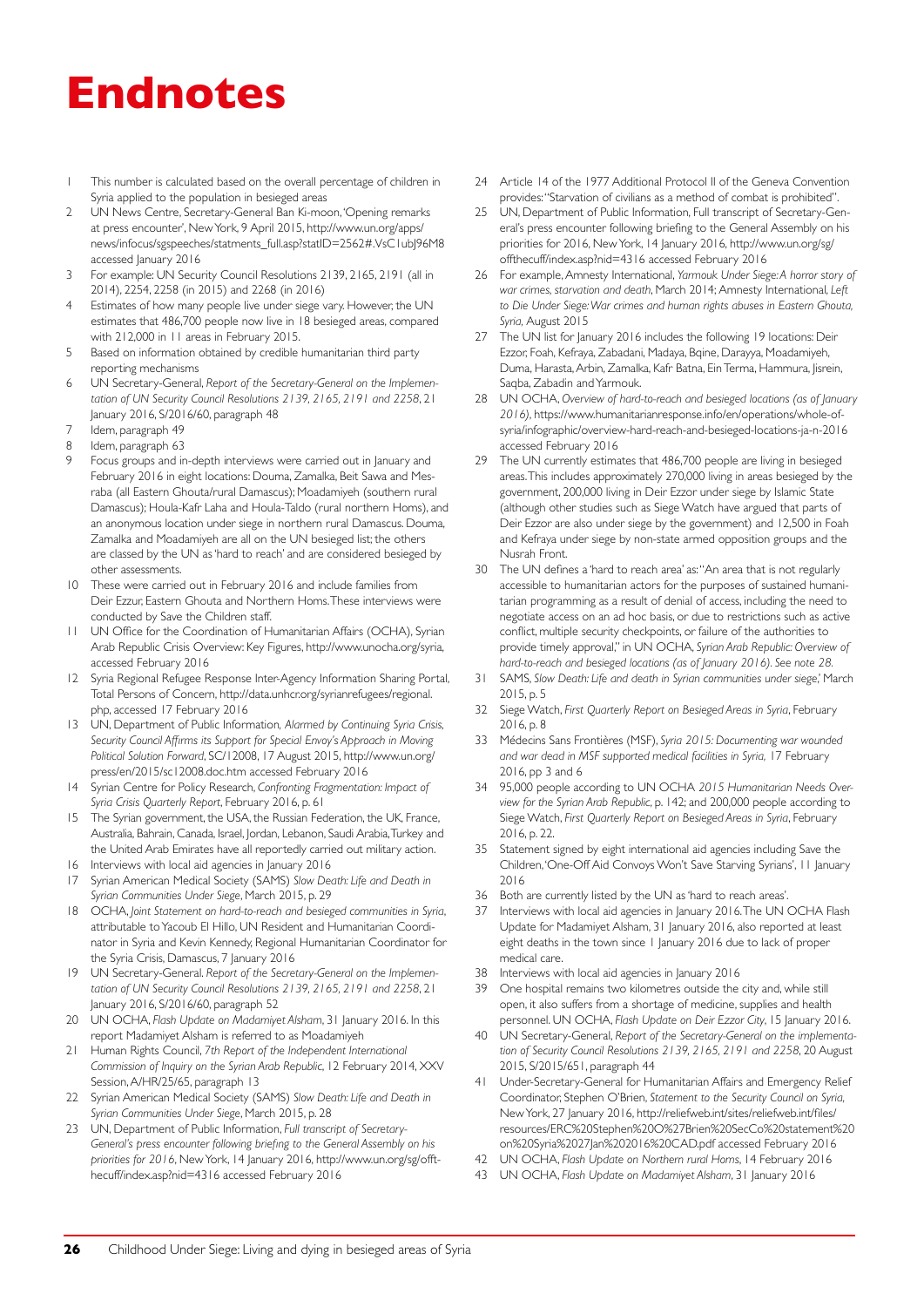- 44 Human Rights Council, *10th Report of the Independent International Commission of Inquiry on the Syrian Arab Republic*, 13 August 2015, XXX Session, A/HRC/30/48, paragraph 101
- 45 Human Rights Council, *9th Report of the Independent International Commission of Inquiry on the Syrian Arab Republic*, 5 February 2015, XXVII Session, A/HRC/28/69, paragraph 62
- 46 The World Health Organization (WHO) recommends that caesareans should only be carried out based on medical need and can bring shortand long-term risks to mother and child. WHO: *Statement on Caesarian Section Rates,* Geneva, 10 April 2015, p. 1, [http://www.who.int/mediacen](http://www.who.int/mediacentre/news/releases/2015/caesarean-sections/en/)[tre/news/releases/2015/caesarean-sections/en/](http://www.who.int/mediacentre/news/releases/2015/caesarean-sections/en/) accessed February 2016.
- 47 Based on information from local aid agencies
- 48 The survey was carried out in the first quarter of 2015 by a local organisation interviewed for this report.
- 49 UNICEF, *Lowest rainfall in over 50 years is latest threat to children in Syria and region*, 6 June 2014, [http://childrenofsyria.info/2014/06/06/lowest](http://childrenofsyria.info/2014/06/06/lowest-rainfall-in-over-50-years-is-latest-threat-to-children-in-syria-and-region/)[rainfall-in-over-50-years-is-latest-threat-to-children-in-syria-and-region/](http://childrenofsyria.info/2014/06/06/lowest-rainfall-in-over-50-years-is-latest-threat-to-children-in-syria-and-region/)  accessed January 2016
- 50 UN OCHA, *Flash Update on Deir Ezzor City*, 15 January 2016
- 51 Human Rights Watch, 'Syria: Strong evidence government used chemicals as a weapon', 13 May 2014, [https://www.hrw.org/news/2014/05/13/](https://www.hrw.org/news/2014/05/13/syria-strong-evidence-government-used-chemicals-weapon) [syria-strong-evidence-government-used-chemicals-weapon](https://www.hrw.org/news/2014/05/13/syria-strong-evidence-government-used-chemicals-weapon) accessed February 2016
- 52 UN OCHA, *Flash Update on Madamiyet Alsham*, 31 January 2016
- 53 SAMS, *Slow Death: Life and Death in Syrian Communities Under Siege*, March 2015, page 13
- 54 UN OCHA, *Flash Update on Deir Ezzor City*, 15 January 2016
- 55 Based on monthly analysis of the *Report of the UN Secretary-General on the Implementation of Security Council Resolutions 2139, 2165, 2191 and 2258*; no food assistance was possible in July, August, September, November and December.
- 56 Human Rights Council, *10th Report of the Independent International Commission of Inquiry on the Syrian Arab Republic*, 13 August 2015, XXX Session, A/HRC/30/48, paragraph 102
- 57 Save the Children, 'Acute Malnutrition Summary Sheet' available at: [http://www.savethechildren.org/atf/cf/%7B9def2ebe-10ae-432c-9bd0](http://www.savethechildren.org/atf/cf/%7B9def2ebe-10ae-432c-9bd0-df91d2eba74a%7D/Acute-Malnutrition-Summary-Sheet.pdf) [df91d2eba74a%7D/Acute-Malnutrition-Summary-Sheet.pdf](http://www.savethechildren.org/atf/cf/%7B9def2ebe-10ae-432c-9bd0-df91d2eba74a%7D/Acute-Malnutrition-Summary-Sheet.pdf) accessed February 2016
- 58 An unpublished assessment by NGOs working in besieged areas, January 2016
- 59 Under global Sphere standards, one person needs a minimum of 2,100 kilocalories per day. Sphere, *Food security – food transfers standard 1: General nutrition requirements* [http://www.spherehandbook.org/en/](http://www.spherehandbook.org/en/food-security-food-transfers-standard-1-general-nutrition-requirements/) [food-security-food-transfers-standard-1-general-nutrition-requirements/](http://www.spherehandbook.org/en/food-security-food-transfers-standard-1-general-nutrition-requirements/)  accessed February 2016
- 60 In one of the most serious examples, the marketplace in Douma was bombed on 16 August 2015. More than 100 people were killed and more than 200 injured. The Office of the United Nations High Commissioner for Human Rights (OHCHR) 'Spokesperson press briefing', Geneva, 18 August 2015, [http://www.ohchr.org/EN/NewsEvents/Pages/](http://www.ohchr.org/EN/NewsEvents/Pages/DisplayNews.aspx?NewsID=16329&LangID=E) [DisplayNews.aspx?NewsID=16329&LangID=E](http://www.ohchr.org/EN/NewsEvents/Pages/DisplayNews.aspx?NewsID=16329&LangID=E) accessed February 2016
- 61 UN OCHA, *Flash Update on Foah and Kefraya*, 31 January 2016
- 62 This is based on the official exchange rate cited in UN reports. The exchange rate in these areas fluctuates greatly and inflation is affected by a number of complex factors.
- 63 UN OCHA, *Flash Update on Deir Ezzor City*, 15 January 2016
- 64 UN OCHA, *Flash Update on northern rural* Homs, 14 February 2016
- 65 World Food Programme, *Syria Market Price Watch Bulletin*, November 2015, Issue 12, [http://documents.wfp.org/stellent/groups/public/docu](http://documents.wfp.org/stellent/groups/public/documents/ena/wfp280475.pdf)[ments/ena/wfp280475.pdf](http://documents.wfp.org/stellent/groups/public/documents/ena/wfp280475.pdf) accessed February 2016
- 66 UN analysis of 191,369 documented killings found 85.1% were male. The Office of the United Nations High Commissioner for Human Rights (OHCHR), 'Updated Statistical Analysis of Documentation of Killings in the Syrian Arab Republic', August 2014, p. 1
- 67 Turkmani, R, Ali, AAK, Kaldor, M and Bojicic-Dzelilovic, V, *Countering the Logic of the War Economy in Syria: Evidence from three local areas*, LSE, 30 July 2015, p. 37 [http://www.securityintransition.org/wp-content/uploads/2015/08/](http://www.securityintransition.org/wp-content/uploads/2015/08/Countering-war-economy-Syria2.pdf) [Countering-war-economy-Syria2.pdf](http://www.securityintransition.org/wp-content/uploads/2015/08/Countering-war-economy-Syria2.pdf) accessed February 2016
- Infant formula and breast milk substitutes are dangerous in emergencies and unhygienic contexts. Using them in environments with little or no clean water, and without resources for safe preparation and consumption, can cause diarrhoea, dehydration and illnesses leading to malnutrition and even death.
- 69 UN Secretary-General, *Report of the Secretary-General on the Implementation of UN Security Council Resolutions 2139, 2165, 2191 and 2258*, 21 January 2016, S/2016/60, paragraph 5
- 70 For example: Human Rights Watch, *Attacks on Ghouta. Analysis of Alleged Use of Chemical Weapons in Syria'*, 10 September 2013, [https://www.](https://www.hrw.org/report/2013/09/10/attacks-ghouta/analysis-alleged-use-chemical-weapons-syria) [hrw.org/report/2013/09/10/attacks-ghouta/analysis-alleged-use-chem](https://www.hrw.org/report/2013/09/10/attacks-ghouta/analysis-alleged-use-chemical-weapons-syria)[ical-weapons-syria](https://www.hrw.org/report/2013/09/10/attacks-ghouta/analysis-alleged-use-chemical-weapons-syria) accessed February 2016; SAMS, press release, *Only Forensic Doctor in East Ghouta Killed, Along with 18 Others, in Aerial Attack on Medical Clinic in Besieged Douma*, 19 November, 2015, [https://www.](https://www.sams-usa.net/foundation/index.php/component/content/article/2-uncategorised/224-press-release-only-forensic-doctor-in-east-ghouta-killed-along-with-18-others-in-aerial-attack-on-medical-clinic-in-besieged-douma) [sams-usa.net/foundation/index.php/component/content/article/2-uncat](https://www.sams-usa.net/foundation/index.php/component/content/article/2-uncategorised/224-press-release-only-forensic-doctor-in-east-ghouta-killed-along-with-18-others-in-aerial-attack-on-medical-clinic-in-besieged-douma)[egorised/224-press-release-only-forensic-doctor-in-east-ghouta-killed](https://www.sams-usa.net/foundation/index.php/component/content/article/2-uncategorised/224-press-release-only-forensic-doctor-in-east-ghouta-killed-along-with-18-others-in-aerial-attack-on-medical-clinic-in-besieged-douma)[along-with-18-others-in-aerial-attack-on-medical-clinic-in-besieged-douma](https://www.sams-usa.net/foundation/index.php/component/content/article/2-uncategorised/224-press-release-only-forensic-doctor-in-east-ghouta-killed-along-with-18-others-in-aerial-attack-on-medical-clinic-in-besieged-douma)  accessed February 2016
- 71 This analysis is based on information obtained by credible humanitarian third party reporting mechanisms.
- 72 Siege Watch, interactive map of Darayya, http://siegewatch. org/#11/33.5145/36.2387 accessed February 2016
- 73 Interviews with local aid agencies in January 2016
- 74 SAMS, *Slow Death: Life and Death in Syrian Communities Under Siege*, March 2015, p. 19
- 75 UN OCHA, *Flash Update on Foah and Kefraya*, 31 January 2016
- 76 UN OCHA, *Flash Update on Madamiyet Alsham*, 31 January 2016
- 77 Save the Children, *Education Under Attack*, September 2015, p. 3
- 78 Idem, p. 5
- 79 UN OCHA, *Flash Update on Foah and Kefraya*, 31 January 2016